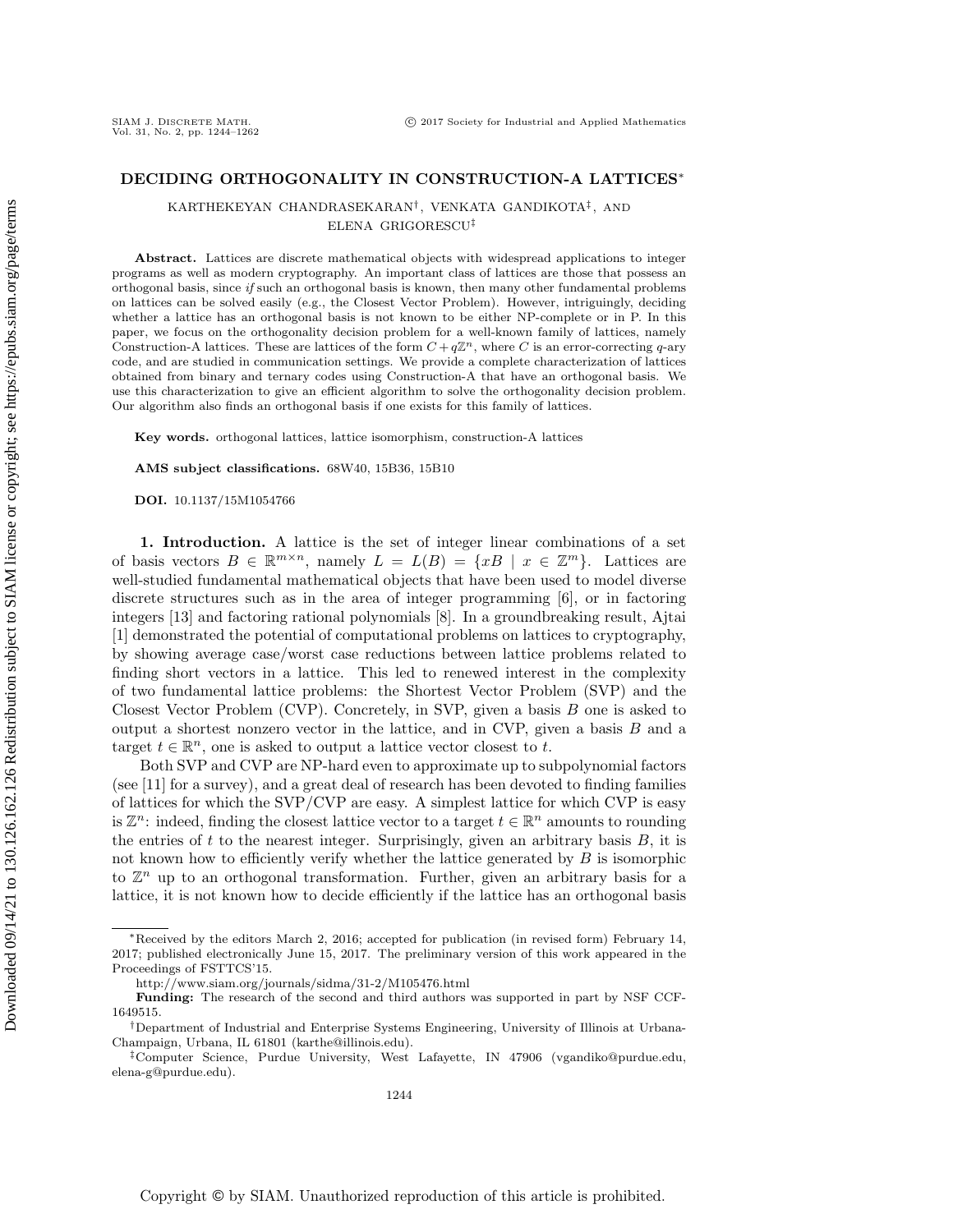(an orthogonal basis is a basis in which all vectors are pairwise orthogonal). Similar to the case of  $\mathbb{Z}^n$ , having access to an orthogonal basis leads to an efficient algorithm to solve CVP, but finding an orthogonal basis given an arbitrary basis appears to be nontrivial, with no known efficient algorithms.

Deciding if a lattice is equivalent to  $\mathbb{Z}^n$ , and deciding if a lattice has an orthogonal basis, are special cases of the more general Lattice Isomorphism Problem (LIP). In LIP, given lattices  $L_1$  and  $L_2$  presented by their bases, one is asked to decide if they are isomorphic, meaning if there exists an orthogonal transformation that takes one to the other. LIP has significant cryptographic applications [\[15\]](#page-18-1) and is known to have an  $n^{O(n)}$  algorithm [\[5\]](#page-17-4). Earlier, [\[12\]](#page-17-5) suggested an algorithm for LIP that works well for certain low-dimensional lattices. Recent results of [\[9,](#page-17-6) [10\]](#page-17-7) show that in certain highly symmetric lattices, isomorphism to  $\mathbb{Z}^n$  can be decided efficiently. The complexity of LIP is not well understood, and is part of the broader study of isomorphism between mathematical objects, of which Graph Isomorphism (GI) is a well-known elusive problem [\[2\]](#page-17-8). Interestingly, there is a polynomial time reduction from GI to LIP [\[14\]](#page-18-2).

Given that we do not know how to decide isomorphism to  $\mathbb{Z}^n$ , nor decide whether a lattice has an orthogonal basis in general lattices, it is natural to address families of lattices where these problems can be solved efficiently. In this work, we focus on the problem of deciding orthogonality for a particular family of lattices, commonly known as Construction-A lattices [\[4\]](#page-17-9). Construction-A lattices L are obtained from a linear error-correcting code C over a finite field of q elements (denoted  $\mathbb{F}_q$ ) as  $L = C + q\mathbb{Z}^n$ . We resolve the problem of deciding orthogonality in Construction-A lattices for  $q = 2$ and  $q = 3$  by showing an efficient algorithm. In addition, the algorithm outputs an orthogonal basis of the input lattice if such a basis exists.

Our main technical contribution is a decomposition theorem for Construction-A lattices that admit an orthogonal basis. A natural way to obtain orthogonal lattices through Construction-A is by taking direct products of lower-dimensional orthogonal lattices. We show that this is the only possible way. We believe that our contributions are a step towards gaining a better understanding of lattice isomorphism problems for more general classes of lattices.

Extending our results to values  $q > 3$  might require new techniques. For larger q, a decomposition characterization seems to require a complete characterization of *weighing matrices* of weight q which is a known open problem. In particular, a direct product decomposition characterization of weighing matrices for the case of  $q = 4$ is known [\[3\]](#page-17-10). However, even in this case the parts in the direct product decomposition may not be of constant dimension, so designing an efficient algorithm for the orthogonality decision problem through a direct product decomposition characterization appears to be nontrivial.

1.1. Our results and techniques. As mentioned above, we start by showing a structural decomposition of orthogonal lattices of the form  $C + 2\mathbb{Z}^n$  and  $C + 3\mathbb{Z}^n$ into constant-size orthogonal lattices. We remark that the decomposition holds up to permutations of the coordinates, and we use the notation  $C_1 \cong C_2$  and  $L_1 \cong L_2$  to denote the equivalence of codes and lattices under permutation of coordinates. We use the notation  $L_1 \oplus L_2$  to denote the direct sum of two lattices.

<span id="page-1-1"></span>THEOREM 1.1. Let  $L_C = C + 2\mathbb{Z}^n$  be a lattice obtained from a binary linear code

<span id="page-1-0"></span><sup>&</sup>lt;sup>1</sup>The term "Construction-A" strictly refers to the case  $q = 2$ , but we will not make the distinction in this paper.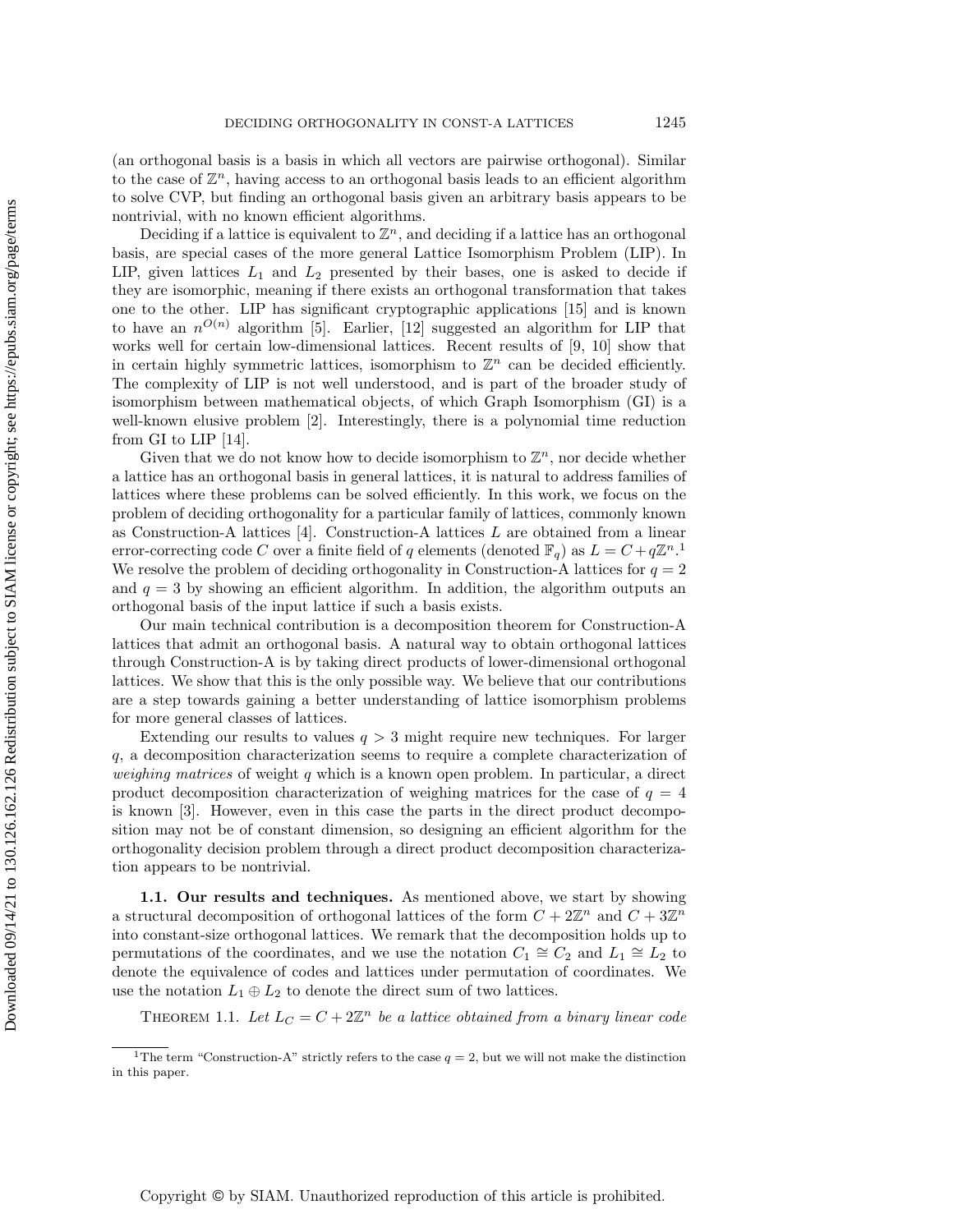$C \subseteq \mathbb{F}_2^n$ . Then the following statements are equivalent:

1.  $L_C$  is orthogonal.

- 2.  $L_C \cong \bigoplus_i L_i$ , where each  $L_i$  is either  $\mathbb{Z}$ , or  $2\mathbb{Z}$ , or the 2-dimensional lattice generated by the rows of the matrix  $\begin{bmatrix} 1 & 1 \\ 1 & -1 \end{bmatrix}$ .
- 3.  $C \cong \bigoplus_i C_i$ , where each  $C_i$  is either a length-1 binary linear code  $\subseteq \{0,1\}$ , or the length-2 binary linear code  $\{00, 11\}$ .

The decomposition characterization leads to an efficient algorithm to verify if a given lattice obtained from a binary linear code using Construction-A is orthogonal. For the purposes of this algorithmic problem, the input consists of a basis to the lattice. The algorithm finds the component codes given by the characterization thereby computing the orthogonal basis for such a lattice.

<span id="page-2-0"></span>Theorem 1.2. Given a basis for a lattice L obtained from a binary linear code using Construction-A, there exists an algorithm running in time  $O(n^6)$  that verifies if L is orthogonal, and if so, outputs an orthogonal basis.

We obtain a similar decomposition and algorithm for lattices obtained from ternary codes. For succinctness of presentation we define the following integer matrix:

$$
M = \begin{bmatrix} 1 & 1 & 1 & 0 \\ 1 & -1 & 0 & 1 \\ 1 & 0 & -1 & -1 \\ 0 & 1 & -1 & 1 \end{bmatrix}
$$

.

<span id="page-2-1"></span>THEOREM 1.3. Let  $L_C = C + 3\mathbb{Z}^n$  be a lattice obtained from a ternary linear code  $C \subseteq \mathbb{F}_3^n$ . Then the following statements are equivalent:

- 1.  $L_C$  is orthogonal.
	- 2.  $L_C \cong \bigoplus_i L_i$ , where each  $L_i$  is either  $\mathbb{Z}$ , or 3 $\mathbb{Z}$ , or the 4-dimensional lattice generated by the rows of a matrix  $\mathcal{T}(M)$  obtained from M by negating some subset of columns.
	- 3.  $C \cong \bigoplus_i C_i$ , where each  $C_i$  is either a linear length-1 ternary code, or the linear length-4 ternary code generated by the rows of  $(\mathcal{T}(M) \mod 3) \in \mathbb{F}_3^{4 \times 4}$ , where  $\mathcal{T}(M)$  is obtained from M by negating some subset of its columns.

<span id="page-2-2"></span>THEOREM 1.4. Given a basis for a lattice L obtained from a ternary linear code using Construction-A, there exists an algorithm running in time  $O(n^8)$  that verifies if L is orthogonal, and if so, outputs an orthogonal basis.

Theorems [1.1](#page-1-1) and [1.2](#page-2-0) are proved in section [3.](#page-6-0) Theorems [1.3](#page-2-1) and [1.4](#page-2-2) are proved in section [4.](#page-11-0)

**2. Preliminaries.** We denote the set of positive integers up to n by  $[n]$ , the  $n \times n$  identity matrix by  $I_n$ , and its jth row by  $e_j$ . For a vector  $b \in \mathbb{R}^n$ , let  $b_j$  denote its *j*th coordinate, and let  $||b||$  be its  $\ell_2$  norm.

Given a set of m linearly independent vectors  $b_j \in \mathbb{R}^n$ , a lattice L is generated by  ${b_1, \ldots, b_m}$  is defined to be the set of all integer linear combinations of these vectors:

$$
L = \left\{ \sum_{i=1}^{m} \alpha_i b_i \mid \alpha_i \in \mathbb{Z} \right\}.
$$

If  $m = n$ , then L is said to be of full rank. The set of vectors which generate L is known as the basis of the lattice  $L$ . A lattice  $L$  is said to be orthogonal if it is generated by a set of pairwise orthogonal vectors. A lattice  $L$  is *integral* if it is contained in  $\mathbb{Z}^n$ , namely any basis for  $L$  only consists of integral vectors.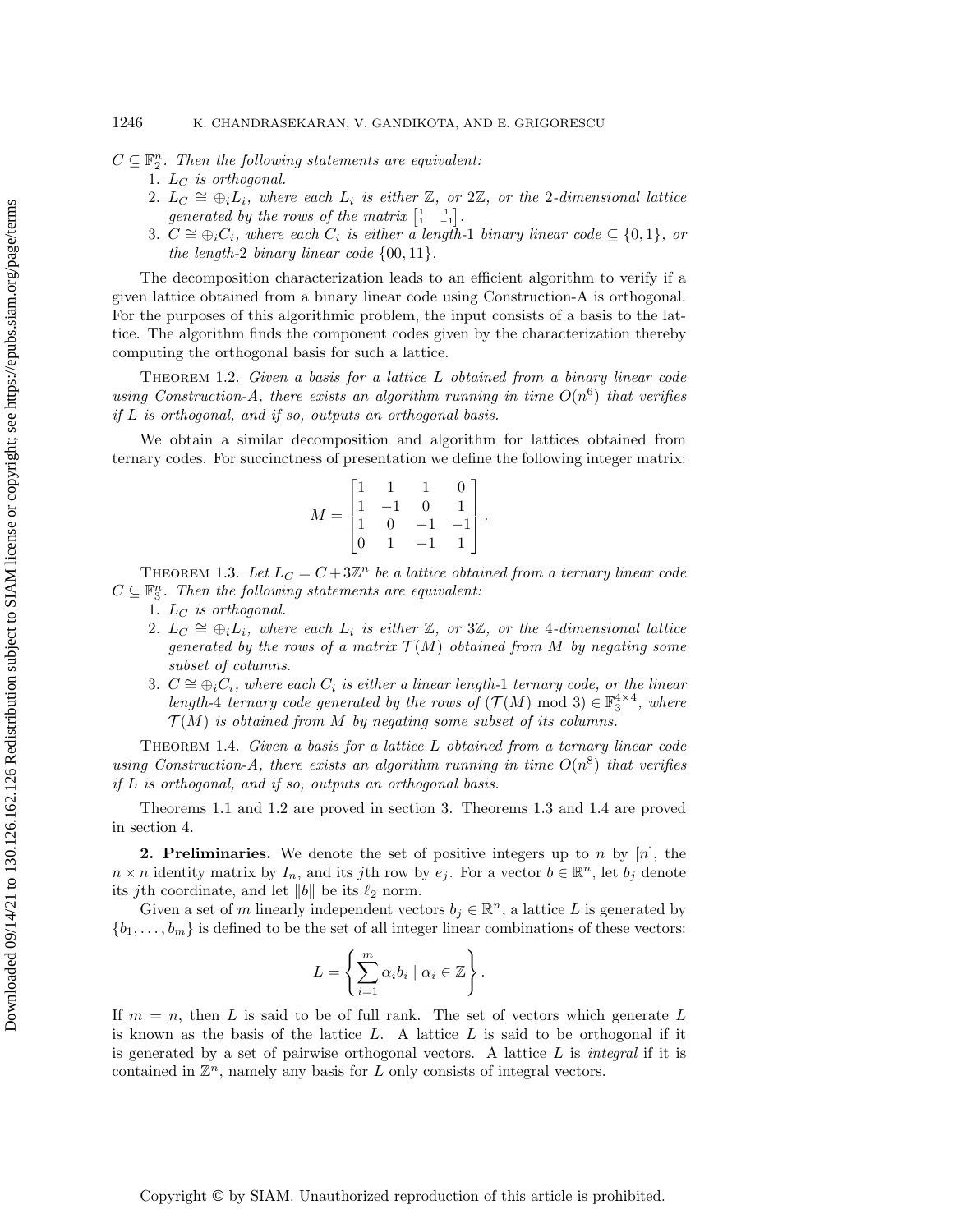We will denote by  $\mathbb{F}_q$  a finite field with q elements. A linear code C of length n over  $\mathbb{F}_q$  is a vector space  $C \subseteq \mathbb{F}_q^n$ . A linear code is specified by a generator matrix G that consists of linearly independent vectors in  $\mathbb{F}_q^n$ . If  $C \subseteq \mathbb{F}_2^n$ , then it is called a binary code, and if  $C \subseteq \mathbb{F}_3^n$ , then it is called a *ternary* code.

The Construction-A of a lattice  $L_C$  from a linear code  $C \subseteq \mathbb{F}_q^n$ , where q is a prime, is defined as  $L_C := \{c + q \cdot z \mid c \in \phi(C), z \in \mathbb{Z}^n\}$ , where  $\phi$  is the (real embedding) mapping  $i \in \mathbb{F}_q \mapsto i \in \mathbb{Z}$ . Construction-A is often abbreviated as  $L_C = C + q\mathbb{Z}^n$ . The fact that  $L_C$  is a lattice follows from the linearity of C over  $\mathbb{F}_q$  [\[4\]](#page-17-9).

For any vector  $v = (v_1, \ldots, v_n) \in \mathbb{Z}^n$  define v mod  $q := (v_1 \mod q, \ldots, v_n \mod q) \in$  $\mathbb{F}_q^n$ . We note that x mod q is the same as res $(x, q)$ .

<span id="page-3-1"></span>CLAIM 2.1. Let q be a prime, and L be an integral lattice. If  $q\mathbb{Z}^n \subseteq L$ , then  $C = L \mod q$  is a linear code over  $\mathbb{F}_q$ .

*Proof.* Let  $v \in L$  and  $v = (v \mod q) + qz$  for some  $z \in \mathbb{Z}^n$ , where here we abuse notation and view v mod q as embedded into the integers, instead of a vector in  $\mathbb{F}_q^n$ . Since  $q\mathbb{Z}^n \subseteq L$ , it follows that  $v - qz = v \mod q \in L$ . To show that  $C = L \mod q$  is a linear code over  $\mathbb{F}_q$ , let  $c_1, c_2 \in C$ . Then  $c_1 + c_2 \in L$  (where the addition is over  $\mathbb{Z}$ ), and so  $(c_1 + c_2) \mod q \in C$ .  $\Box$ 

<span id="page-3-2"></span>We will use the following immediate claim about product of lattices generated from codes.

CLAIM 2.2. Let  $L = C + q\mathbb{Z}^n$ , for some q-ary linear code  $C \subseteq \mathbb{F}_q^n$ . If  $L \cong L_1 \oplus L_2$ , and  $L_1 \subseteq \mathbb{Z}^k$ , then  $L_1 \cong C_1 + q\mathbb{Z}^k$  and  $L_2 \cong C_2 + q\mathbb{Z}^{n-k}$ , for q-ary linear codes  $C_1$ and  $C_2$  that are projections of C on the coordinates corresponding to  $L_1$  and  $L_2$ , respectively.

A matrix U is unimodular if  $U \in \mathbb{Z}^{n \times n}$  and  $\det(U) \in \{\pm 1\}$ . Two different bases  $B_1, B_2$  give the same lattice if and only if there exists a unimodular matrix U such that  $B_1 = UB_2$ . The *Hermite Normal Form (HNF) basis* for a full rank lattice  $L \subseteq \mathbb{R}^n$  is a square, nonsingular, and upper triangular matrix  $B \subseteq \mathbb{R}^{n \times n}$  such that off-diagonal elements satisfy  $0 \leq B_{i,j} < B_{j,j}$  for all  $1 \leq i < j \leq n$ .

FACT 2.3 (see [\[7\]](#page-17-11)). There exists an efficient algorithm which on input a set of rational vectors, B, computes a basis for the lattice generated by B: the algorithm simply computes the unique HNF basis of the lattice generated by B.

We note that  $L_C = C + q\mathbb{Z}^n$  contains  $q\mathbb{Z}^n$  as a sublattice and hence it is a full rank lattice.

<span id="page-3-0"></span>FACT 2.4. A basis B for the lattice  $L_C$  specified by the generator matrix G for the code C can be computed efficiently by taking the HNF of the matrix  $\begin{bmatrix} G \\ g \end{bmatrix}$  $qI_n$  $\big]$ . Conversely, given a basis B of  $L_C$ , the generator matrix for C can be computed efficiently by finding a basis for B mod q by row reduction over  $\mathbb{F}_q$ .

*Proof of Fact [2.4](#page-3-0).* Let  $L_C$  be a lattice obtained by Construction-A from a q-ary linear code  $C \subseteq \mathbb{F}_q^n$ ,  $L_C = C + q\mathbb{Z}^n$ . We first show that given a generator G for the linear code C, the  $HNF(\begin{bmatrix} G \\ af \end{bmatrix})$  $\begin{bmatrix} G \\ qI_n \end{bmatrix}$ ) gives a basis for the lattice  $L_C$ .

Let  $B = HNF(\begin{bmatrix} G \\ g \end{bmatrix})$  $\begin{bmatrix} G \\ qI_n \end{bmatrix}$ ). By definition of the  $HNF$  basis, B is a basis for the lattice which contains each generator vector  $g \in G$  and each  $qe_j$  for all  $j \in [n]$ . We note that each vector  $v \in L_C$  is a linear combination of the generators of C and  $3I_n$ which is exactly the lattice  $L(B)$ . Therefore, B is a basis for  $L_C$ .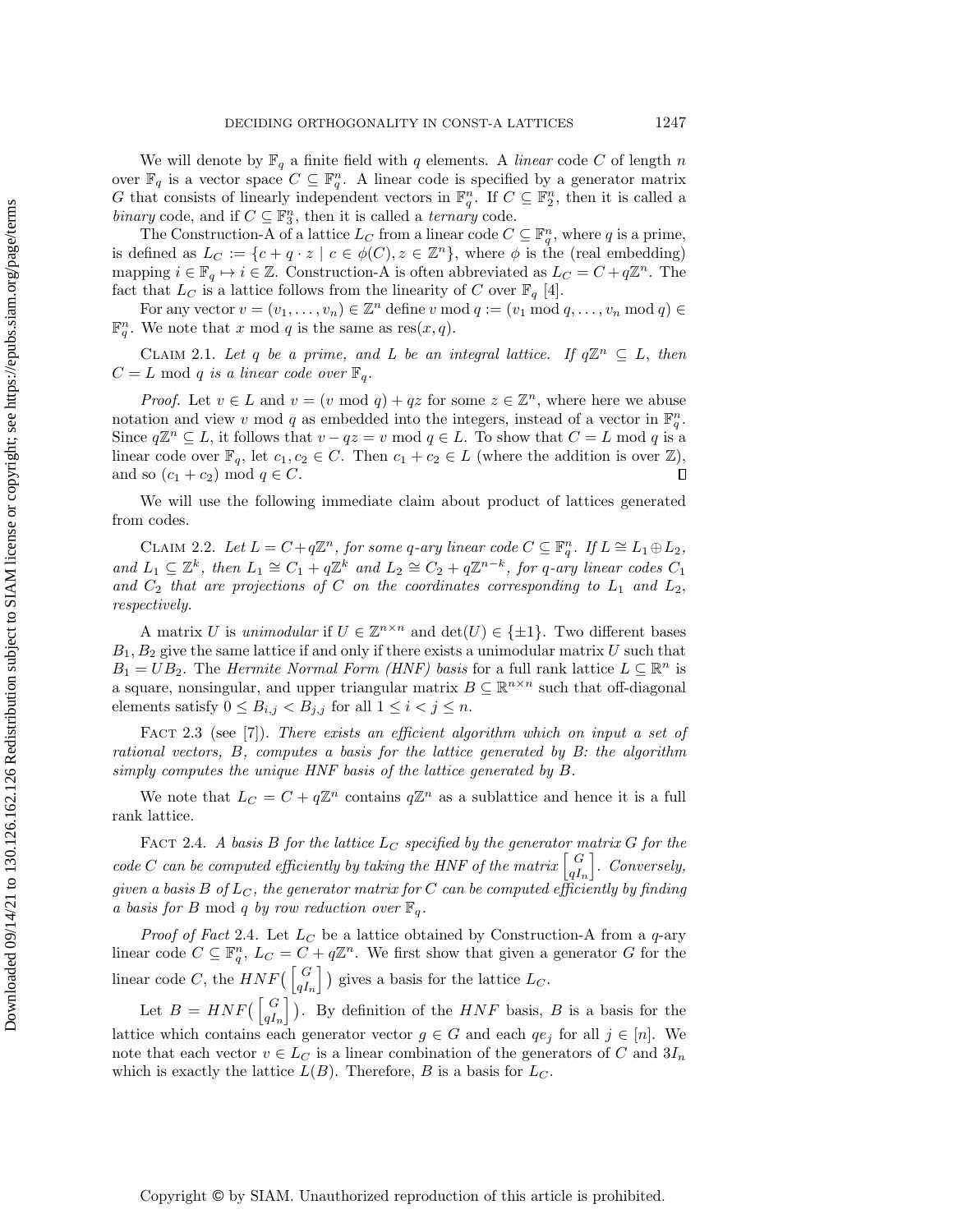Given a basis  $B$  for  $L<sub>C</sub>$ , we now show that the set of linearly independent vectors in  $\mathbb{F}_q^n$  obtained by embedding B mod q into  $\mathbb{F}_q$  gives a generator for the code C. L<sub>C</sub> contains  $q\mathbb{Z}^n$  as a sublattice, and from Claim [2.1,](#page-3-1) we can conclude that the code C is the embedding of  $L_C$  mod q into  $\mathbb{F}_q$ . Since any lattice vector  $v \in L_C$  is an integer linear combination of rows of  $B$ , all codewords in  $L<sub>C</sub>$  mod  $q$  can be obtained as linear combinations of B mod q over  $\mathbb{F}_q$ . Therefore, the linearly independent set of vectors in  $B \mod q$  form a generator for the code  $C$ .  $\Box$ 

A weighing matrix of order n and weight k is a  $n \times n$  matrix with entries in  $\{0, 1, -1\}$  such that each row and column has exactly k nonzero entries and the row vectors are orthogonal to each other. By definition, a weighing matrix  $W$  satisfies  $WW^T = kI_n$ . For matrices  $A \in \mathbb{R}^{n_1 \times n_1}$  and  $B \in \mathbb{R}^{n_2 \times n_2}$ , we denote the  $(n_1 + n_2) \times$  $(n_1+n_2)$ -dimensional block-diagonal matrix obtained using blocks A and B by  $A\oplus B$ . We will use the following characterization of weighing matrices of weights 2 and 3. For completeness we present proofs of Theorems [2.5](#page-4-0) and [2.7](#page-5-0) here.

<span id="page-4-0"></span>THEOREM 2.5 (see [\[3\]](#page-17-10)). A matrix W is a weighing matrix of order n and weight 2 if and only if W can be obtained from

$$
\oplus_{i=1}^{n/2}\begin{bmatrix}1&1\\1&-1\end{bmatrix}
$$

by negating some rows and columns and by interchanging some rows and columns.

*Proof.* Let  $W(n, 2)$  denote a weighing matrix of order n and weight 2. We prove this theorem by induction on the order n of  $W(n, 2)$ .

For  $n=2$ , the matrix  $\begin{bmatrix} 1 & 1 \\ 1 & -1 \end{bmatrix}$  is the only possible  $2 \times 2$  orthogonal matrix up to permutations of columns with entries in  $\{1, -1\}$ . Therefore,  $W(2, 2) \cong \begin{bmatrix} 1 & 1 \\ 1 & -1 \end{bmatrix}$ .

Let us assume the induction hypothesis about all weighing matrices of order at most  $n-2$  and weight 2.

Let  $W \in \{0, 1, -1\}^{n \times n}$  be an orthogonal matrix such that each row of W has exactly two nonzero entries. Since we are characterizing  $W$  up to permutations of rows and columns, and negations of rows and columns, we can assume without loss of generality that the first row of  $W$  is

$$
w_1=(1,1,0,\ldots,0).
$$

Since  $W$  is orthogonal, the nonzero entries of every other row,  $w_i$  has even intersection with the nonzero entries of  $w_1$ , i.e.,

$$
|\text{Support}(w_i) \cap \text{Support}(w_1)| \in \{0, 2\}.
$$

Let us consider the case when  $|\text{Support}(w_i) \cap \text{Support}(w_1)| = 0$  for all  $i \in [n] \setminus \{1\}.$ Note that the  $w_i$ 's are mutually orthogonal and supported on  $n-2$  coordinates. This would imply that W has at most  $n-1$  rows in total which contradicts the fact that W is a  $n \times n$  matrix. Therefore, there exists at least one row, say  $w_2$  such that  $|\text{Support}(w_2) \cap \text{Support}(w_1)| = 2$ . Since  $w_2$  is orthogonal to  $w_1$  and it has exactly two nonzero entries, it is of the form

$$
w_2=(1,-1,0,\ldots,0).
$$

We note that there cannot exist any other row  $w_3$  of W, such that  $|\text{Support}(w_3) \cap$  $\text{Support}(w_1)| = 2$  since it is not possible for such a vector to be orthogonal to both

Copyright © by SIAM. Unauthorized reproduction of this article is prohibited.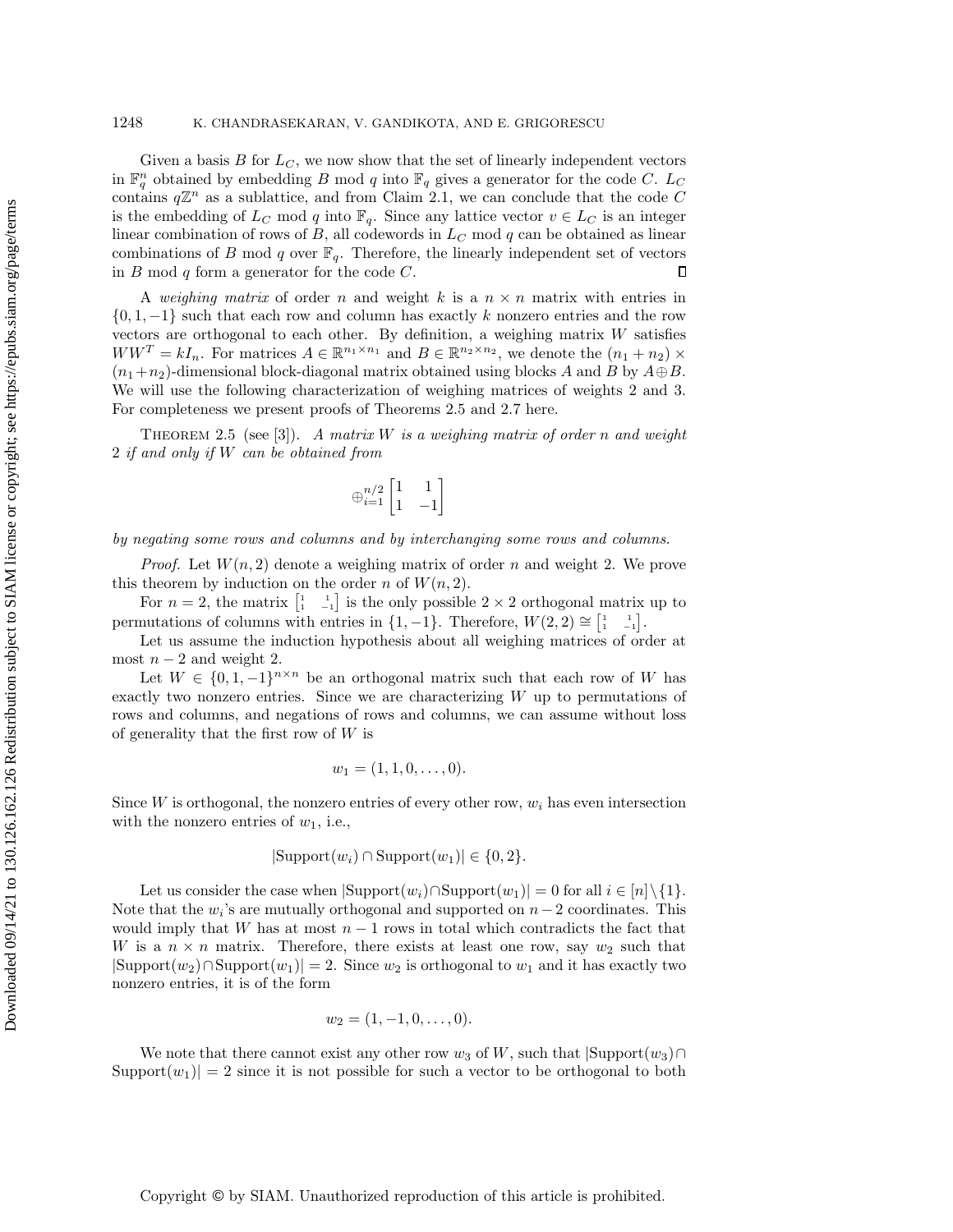$w_1$  and  $w_2$ . Therefore, for every other row  $w_i, i \in \{3, ..., n\}$ , we have  $|\text{Support}(w_i) \cap$  $\text{Support}(w_1)| = 0.$  The weighing matrix is, therefore, of the form

$$
W \cong \begin{bmatrix} 1 & 1 \\ 1 & -1 \end{bmatrix} \oplus W',
$$

where  $W'$  is a weighing matrices of order at  $n-2$  and weight 2. The proof follows from the induction hypothesis.  $\Box$ 

The following lemma is needed for the proof of Theorem [2.7.](#page-5-0)

<span id="page-5-1"></span>LEMMA 2.6. A weighing matrix of order 4 and weight 3 is equivalent to  $M$  up to permutations of rows and columns, and negations of rows and columns.

*Proof.* Let  $W$  be a weighing matrix of order 4 and weight 3. Since each vector has weight at exactly 3, we can assume without loss of generality that  $w_1 = (1, 1, 1, 0)$ . All rows are mutually orthogonal. Therefore,  $|\text{Support}(w_i) \cap \text{Support}(w_j)| \in \{0, 2\}$ and  $|\text{Support}(w_1)| \cap \text{Support}(w_i)| \neq 0$  for all i.

Let us consider another row  $w_2$  such that  $|\text{Support}(w_1)| \cap \text{Support}(w_2)| = 2$ . So,  $w_2 = (1, -1, 0, 1)$  up to permutations of coordinates. For any other row  $w_3$ , if  $|\text{Support}(w_1) \cap \text{Support}(w_2) \cap \text{Support}(w_3)| = 2$ , then the orthogonality condition with either  $w_1$  or  $w_2$  is violated. Therefore,  $w_3$  is of the form  $w_3 = (1, 0, -1, -1)$ . This forces  $w_4 = (0, 1, -1, 1)$  and, hence  $W \equiv M$ .  $\Box$ 

<span id="page-5-0"></span>THEOREM 2.7 (see [\[3\]](#page-17-10)). A matrix W is a weighing matrix of order n and weight  $3$  if and only if  $W$  can be obtained from  $\oplus_{i=1}^{n/4}M$  by negating some rows and columns and by interchanging some rows and columns.

*Proof.* Let  $W(n, 3)$  denote a weighing matrix of order n and weight 3. We prove this theorem by induction on the order n of  $W(n, 3)$ .

For  $n = 4$ , from Lemma [2.6](#page-5-1) we have  $W(4, 3) \cong M$ . Let us assume the induction hypothesis about all weighing matrices of order at most  $n-4$  and weight 3.

Let  $W \in \{0, 1, -1\}^{n \times n}$  be an orthogonal matrix such that each row of W has exactly three nonzero entries. Since we are characterizing W up to permutations of rows and columns, and negations of rows and columns, we can assume without loss of generality that the first row of  $W$  is

$$
w_1 = (1, 1, 1, 0, \dots, 0).
$$

Since W is orthogonal, the nonzero entries of every other row,  $w_i$  has even intersection with the nonzero entries of  $w_1$ , i.e.,

$$
|\text{Support}(w_i) \cap \text{Support}(w_1)| \in \{0, 2\} \text{ for all } i \in \{2, ..., n\}.
$$

Let us consider the case when  $|\text{Support}(w_i) \cap \text{Support}(w_1)| = 0$  for all  $i \in [n] \setminus \{1\}.$ Note that the  $w_i$ 's are mutually orthogonal and supported on  $n-3$  coordinates. This would imply that W has at most  $n-2$  rows in total which contradicts the fact that W is a  $n \times n$  matrix. Therefore, there exists at least two rows, say  $w_2, w_3$  such that  $|\text{Support}(w_1) \cap \text{Support}(w_2)| = 2$  and  $|\text{Support}(w_1) \cap \text{Support}(w_3)| = 2$ . Since these three vectors are mutually orthogonal and  $\text{Support}(w_1) = 2$ , it follows that  $|\text{Support}(w_2) \cap \text{Support}(w_3)| > 0$ . Without loss of generality, these three vectors are of the following form:

$$
\begin{bmatrix} 1 & 1 & 1 & 0 & 0 & \cdots & 0 \\ 1 & -1 & 0 & 1 & 0 & \cdots & 0 \\ 1 & 0 & -1 & -1 & 0 & \cdots & 0 \end{bmatrix}.
$$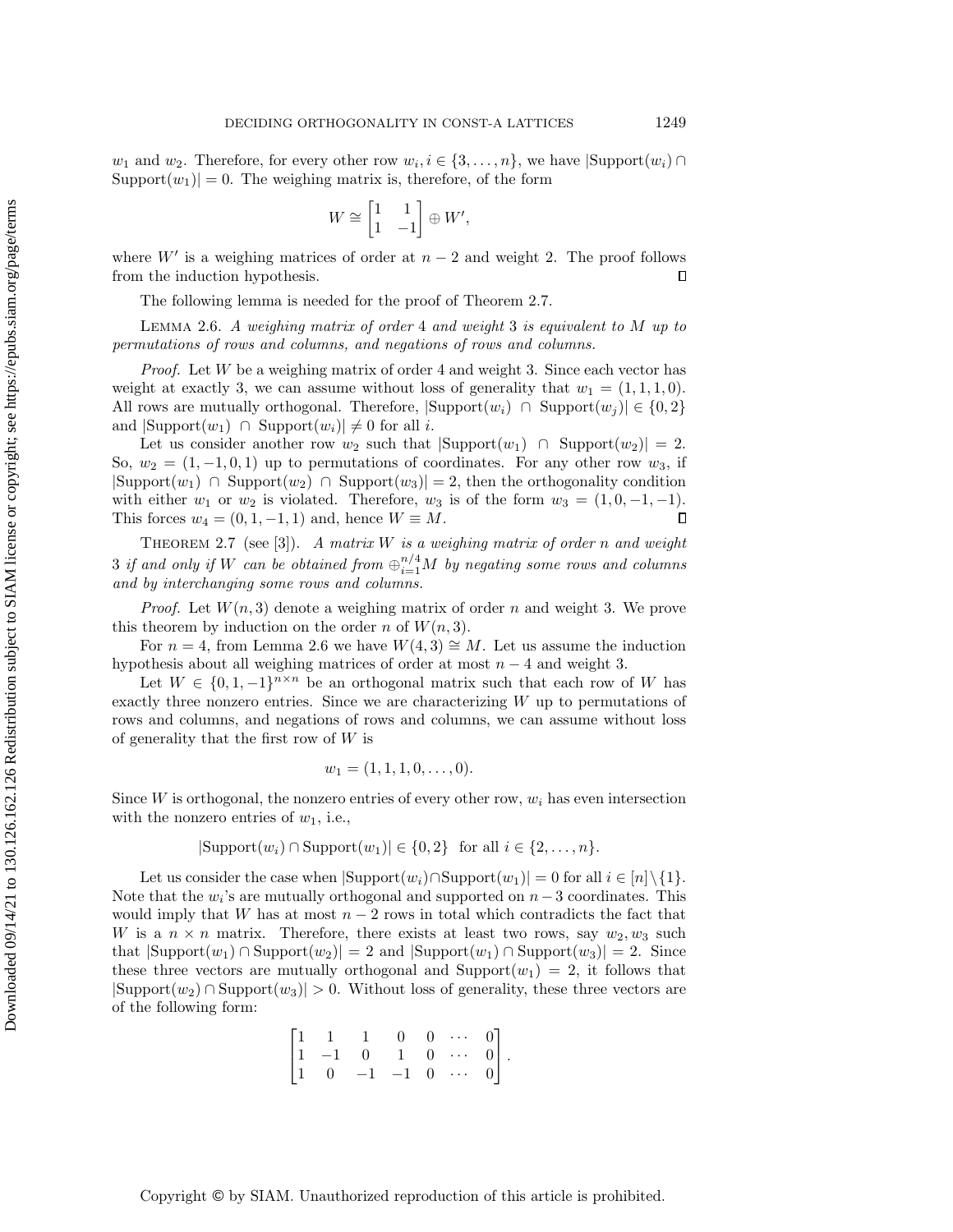We observe that if  $|\text{Support}(w_i) \cap \text{Support}(w_2)| = 0$  for all  $i \in [n] \setminus \{1, 3\}$ , then the number of vectors in W is at most  $n-1$ . Therefore, there exists at least one other row  $w_4$  such that  $|\text{Support}(w_4)| \cap \text{Support}(w_2)| = 2$ . Since  $w_4$  is orthogonal to all  $w_1, w_2$ , and  $w_3$ , the unique candidate for  $w_4$  is of the form  $(0, 1, -1, 1, 0, \ldots, 0)$ . We note that if there exists another row,  $w_5$  such that  $|\text{Support}(w_5) \cap \text{Support}(w_i)| > 0$ for any  $j \in [4]$ , then it cannot be orthogonal to all four vectors  $w_1, w_2, w_3$ , and  $w_4$ . So,  $|\text{Support}(w_i) \cap \text{Support}(w_j)| = 0$  for any  $j \in [4]$  and  $i \geq 5$ .

Therefore,  $W(n, 3) \cong M \oplus W'$ , where W<sup>i</sup> is a weighing matrix of order  $n - 4$  and weight 3. It then follows from the induction hypothesis that

$$
W(n,3) \cong \oplus_i M.
$$

<span id="page-6-0"></span>3. Orthogonal lattices from binary codes. In this section we focus on lattices obtained from binary linear codes using Construction-A. In section [3.1,](#page-6-1) we show that any orthogonal lattice obtained from a binary linear code by Construction-A is equivalent to a product lattice whose components are 1-dimensional or 2-dimensional lattices. In section [3.2,](#page-9-0) we show that given a lattice obtained from a binary linear code by Construction-A, there exists an efficient algorithm to verify if the lattice is orthogonal.

<span id="page-6-1"></span>**3.1. Decomposition characterization.** We prove Theorem [1.1](#page-1-1) in this subsection.

*Proof of Theorem* [1.1](#page-1-1). We show that  $(1) \equiv (2)$  and  $(2) \equiv (3)$  to complete the equivalence of the three statements.

 $(1) \equiv (2)$ : We show that  $L_C = C + 2\mathbb{Z}^n$  is orthogonal if and only if it decomposes into a direct sum of lower-dimensional orthogonal lattices,  $L_C \cong \overset{\sim}{\oplus}_i L_i$ .

If  $L_C \cong \bigoplus_i L_i$  such that each  $L_i$  is orthogonal, then  $L_C$  is also orthogonal. This is because  $L_C$  would have a block diagonal orthogonal basis where each block is in itself orthogonal or a  $1 \times 1$  matrix.

We prove the other direction of the equivalence by induction on the dimension, n, of the lattice  $L_C$ . For the base case consider  $n = 1$ . Since L is integral and is of the form  $C + 2\mathbb{Z}$  for some binary linear code C, it follows that L has to be either  $\mathbb{Z}$ or 2Z.

Let us assume the induction hypothesis for all  $n - 1$  or lower-dimensional orthogonal lattices obtained from binary linear codes using Construction-A.

Let  $L_C$  be an *n*-dimensional orthogonal lattice and  $B$  be an orthogonal basis of  $L<sub>C</sub>$  with the rows being basis vectors. Since  $L<sub>C</sub>$  is an integral lattice, B has only integral entries. The next two claims summarize certain properties of the entries of the basis matrix B.

<span id="page-6-2"></span>CLAIM 3.1. For every row b of B and for every  $j \in [n]$ , we have that  $2|b_j| \in$  ${0, ||b||^2, 2||b||^2}.$ 

*Proof.* Since B is an orthogonal basis,  $BB^T = D$ , where D is the diagonal matrix with entries  $||b^{(i)}||^2$ , where  $b^{(i)}$  denotes the *i*th basis vector.

$$
D = \left[ \begin{array}{ccccc} \|b^{(1)}\|^2 & 0 & 0 & \cdots & 0 \\ 0 & \|b^{(2)}\|^2 & 0 & \cdots & 0 \\ \vdots & \vdots & \ddots & \vdots & \vdots \\ 0 & 0 & 0 & \cdots & \|b^{(n)}\|^2 \end{array} \right].
$$

We know that  $2\mathbb{Z}^n \subseteq L_C$  so,  $2e_j \in L_C$  for every  $j \in [n]$ . Therefore, there is an integral matrix  $X \in \mathbb{Z}^{n \times n}$  such that  $XB = 2I_n$ , i.e.,  $2B^{-1} \in \mathbb{Z}^{n \times n}$ . Since B is an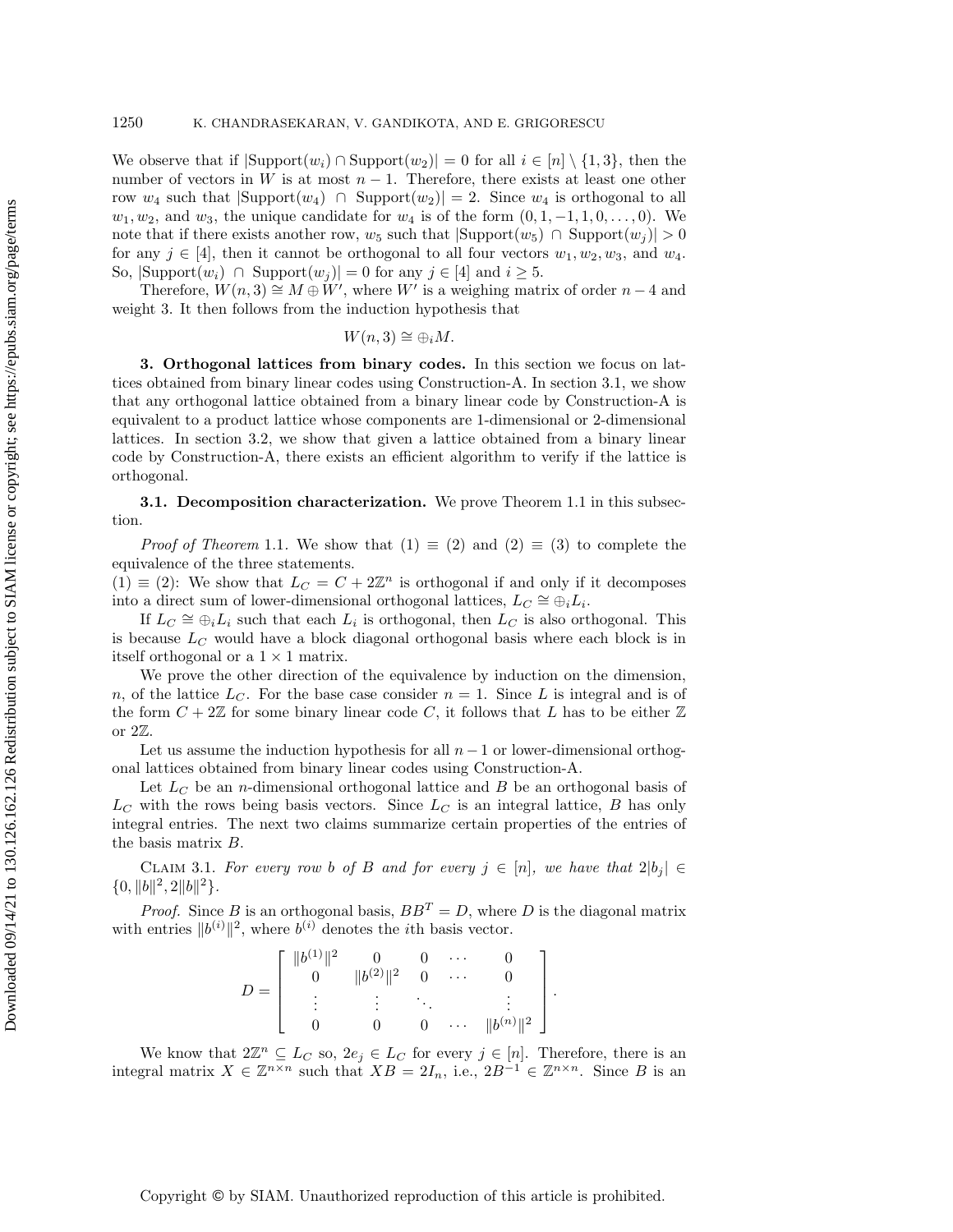orthogonal basis,

$$
B^{-1} = B^T D^{-1} \in \frac{1}{2} \mathbb{Z}^{n \times n}.
$$

Each column of  $B^T D^{-1}$  is given by  $b/||b||^2$ , where b is a basis vector. Therefore, for any  $j \in [n]$ , we have

$$
2b_j \equiv 0 \mod ||b||^2
$$
 for all  $j \in [n]$ , and rows b of B.

Since  $b_j$  is integral and  $|b_j| \leq ||b||^2$  for every  $j \in [n]$ , it follows that  $2|b_j| \in$  ${0, ||b||^2, 2||b||^2}.$ П

<span id="page-7-0"></span>CLAIM 3.2. Let b be a row of  $B$ .

- (1) If there exists  $j \in [n]$  such that  $2|b_j| = 2||b||^2$ , then  $b_j = \pm 1$  and  $b_{j'} = 0$  for every  $j' \in [n] \setminus \{j\}.$
- (2) If there exists  $j \in [n]$  such that  $2|b_j| = ||b||^2$  and  $b_j = \pm 2$ , then  $b_{j'} = 0$  for every  $j' \in [n] \setminus \{j\}.$
- (3) If there exists  $j \in [n]$  such that  $2|b_j| = ||b||^2$  and  $b_j = \pm 1$ , then there exist  $j_1 \in [n] \setminus \{j\}$ , such that  $|b_{j_1}| = 1$  and  $b_{j'} = 0$  for every  $j' \in [n] \setminus \{j, j_1\}$ .
- *Proof.* (1) Since  $||b||^2 = \sum_{i=1}^n b_i^2$ , and each  $b_i \in \mathbb{Z}$ , we conclude that  $|b_j| = 1$ and the remaining coordinates in b have to be 0, i.e.,  $b_{j'} = 0$  for all  $j' \in$  $[n] \setminus \{j\}.$
- (2) Follows from  $2|b_j| = ||b||^2$  and b being integral.
- (3) We can rewrite the condition  $2|b_j| = ||b||^2$  as  $2|b_j| = \sum_{i=1}^n b_i^2$ . Rearranging the terms, we have

$$
|b_j| (2 - |b_j|) = \sum_{i \neq j} b_i^2.
$$

If  $b_j = \pm 1$ , then  $\sum_{i \neq j} b_i^2 = 1$ . Further, b is integral. Hence, b has exactly 1 other nonzero coordinates  $b_{j_1}, j \neq j_1$ , such that  $|b_{j_1}| = 1$ .

Using the properties of the orthogonal basis B of  $L_C$  given in Claims [3.1](#page-6-2) and [3.2,](#page-7-0) we show that  $B$  is equivalent (up to permutations of its columns) to a block diagonal matrix, i.e.,

$$
B \cong \begin{bmatrix} B_1 & 0 & \cdots & 0 \\ 0 & B_2 & \cdots & 0 \\ \vdots & & \ddots & \vdots \\ 0 & 0 & \cdots & B_k \end{bmatrix},
$$

where each  $B_i$  is either the  $1 \times 1$  matrix  $\begin{bmatrix} 1 \end{bmatrix}$  or the  $1 \times 1$  matrix  $\begin{bmatrix} 2 \end{bmatrix}$  or the  $2 \times 2$  matrix  $\begin{bmatrix} 1 & 1 \\ 1 & -1 \end{bmatrix}$ . It follows that  $L_C \cong \bigoplus_i L_i$  such that  $B_i$  is the basis for the lower-dimensional lattice  $L_i$ .

Let us pick a row b of B with the smallest support. Fix an index  $j \in [n]$  to be the index of a nonzero entry with minimum absolute value in b, i.e.,  $j := \arg \min_k \{|b_k|\}$ . Since  $b$  is a row of a basis matrix,  $b$  cannot be the all-zeroes vector and, therefore, there exists a  $j \in [n]$  such that  $|b_j| > 0$ . Since we are only interested in equivalence (that allows for permutation of coordinates), we may assume without loss of generality that  $j = 1$  by permuting the coordinates. By Claim [3.1,](#page-6-2) we have that  $2|b_1| \in {\{||b||^2, 2||b||^2\}}.$ We consider each of these cases separately.

1. Suppose  $2|b_1| = 2||b||^2$ . By Claim [3.2\(](#page-7-0)1),  $b = (\pm 1, 0, \ldots, 0)$ . Since B is an orthogonal basis,  $\langle b, b' \rangle = 0 \Rightarrow b'_1 = 0$  for all  $b' \neq b \in B$ . The orthogonality of B, therefore,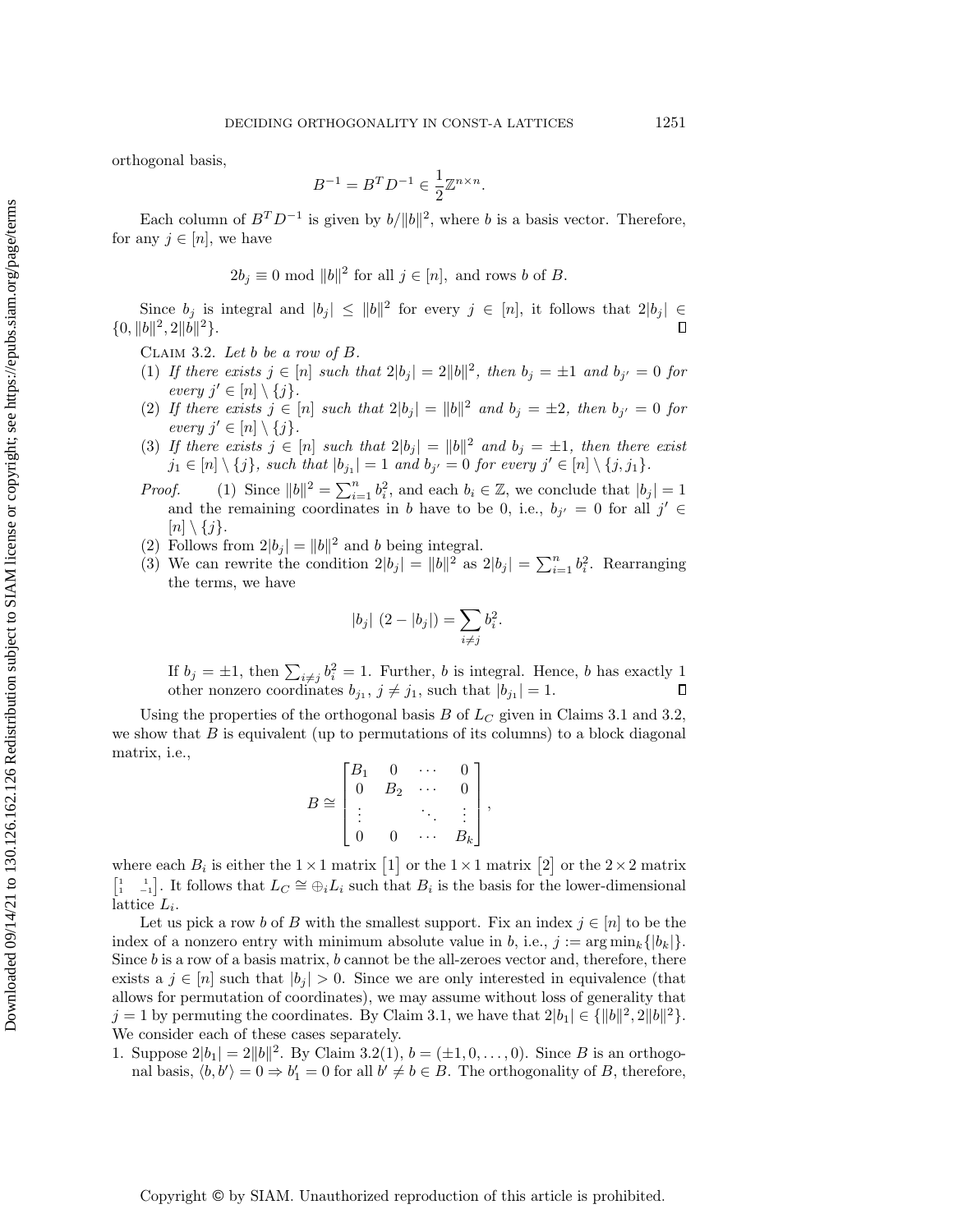forces all other basis vectors to take a value of 0 in the 1st coordinate. Thus  $B$  is of the form

$$
B = \begin{pmatrix} \pm 1 & 0 & \cdots & 0 \\ \hline 0 & & & \\ \vdots & & & B' \\ 0 & & & \end{pmatrix}.
$$

Therefore, we obtain  $L_C \cong \mathbb{Z} \oplus L'$ , where  $L'$  is an orthogonal  $(n-1)$ -dimensional lattice generated by the basis matrix restricted to the coordinates other than 1, say, B'. From Claim [2.2,](#page-3-2) it follows that  $L' = C' + 2\mathbb{Z}^{n-1}$  for some binary linear code  $C' \subseteq \mathbb{F}_2^{n-1}$ . Thus L' satisfies the induction hypothesis and we have the desired decomposition.

2. Suppose  $2|b_1| = ||b||^2$ . We can rewrite this condition as  $2|b_1| = \sum_{i=1}^n b_i^2$ . Rearranging the terms, we have

$$
|b_1| (2 - |b_1|) = \sum_{i \neq 1} b_i^2.
$$

Since the right-hand side (RHS) is a sum of squares, it should be nonnegative.

(i) If RHS is 0, then  $b_1 = \pm 2$  and, therefore, it follows from Claim [3.2\(](#page-7-0)2) that  $b = (\pm 2, 0, \dots, 0)$ . The orthogonality of B forces all other basis vectors to take a value of 0 at the 1st coordinate.

$$
B = \begin{pmatrix} \pm 2 & 0 & \cdots & 0 \\ 0 & & & \\ \vdots & & B' & \\ 0 & & & \end{pmatrix}.
$$

Therefore, we obtain  $L_C \cong 2\mathbb{Z} \oplus L'$ , where L' is an orthogonal  $(n-1)$ -dimensional lattice generated by the basis matrix restricted to the coordinates other than 1, say B'. From Claim [2.2,](#page-3-2) it follows that  $L' = C' + 2\mathbb{Z}^{n-1}$  for some binary linear code  $C' \subseteq \mathbb{F}_2^{n-1}$ . Thus L' satisfies the induction hypothesis and we have the desired decomposition.

(ii) If RHS is strictly positive, then  $|b_1| \in (0, 2) \cap \mathbb{Z} = \{1\}$ . By Claim [3.2\(](#page-7-0)3), we have that b has exactly two nonzero coordinates and they are  $\pm 1$ . By permuting the coordinates of B, we may assume that  $b \equiv (\pm 1, \pm 1, 0, \ldots, 0)$ .

Since we picked the row  $b$  to be the one with the smallest support, it follows that every row has at least two nonzero coordinates. By Claims [3.1](#page-6-2) and [3.2,](#page-7-0) this is possible only if for every other row b' there exists  $j' \in [n]$  such that  $2|b'_{j'}| = ||b'||^2$ . By Claim [3.2\(](#page-7-0)1) and (2), every other row b' has all its coordinates in  $\{0, \pm 1, \pm 2\}$ . By Claim [3.2\(](#page-7-0)2), every other row b' has none of its coordinates in  $\{\pm 2\}$ . Therefore, every other row b' has all its coordinates in  $\{0, \pm 1\}$ . By Claim [3.2\(](#page-7-0)3), every row of the basis matrix has the same form as b: they have exactly two nonzero entries each of which is  $\pm 1$ .

Since the rows of the basis matrix are orthogonal, it follows that the basis matrix  $B$  is a weighing matrix of order  $n$  with weight 2. By Theorem [2.5](#page-4-0) the matrix B is obtained from  $\bigoplus_{n/2} \begin{bmatrix} 1 & 1 \\ 1 & -1 \end{bmatrix}$  by either negating some rows or columns and by interchanging rows or columns. We recall that interchanging or negating the rows of the basis matrix of a lattice preserves the basis property while interchanging columns is equivalent to permuting the coordinates. Hence  $L_C = L(B) \cong \bigoplus_{i=1}^{n/2} L([\begin{smallmatrix} 1 & 1 \\ 1 & -1 \end{smallmatrix}])$ .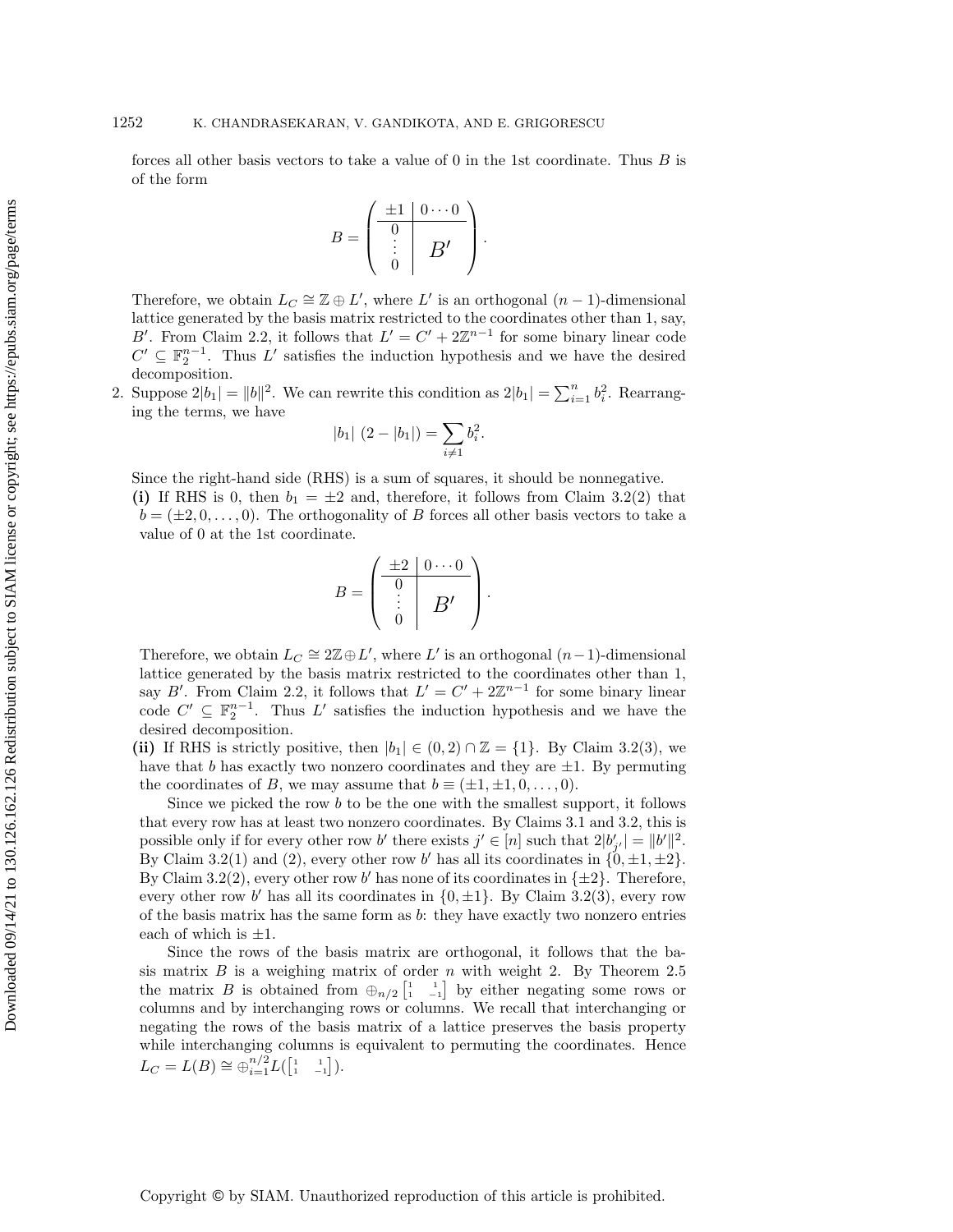$(2) \equiv (3)$ : We now show that  $L_C$  decomposes into a direct sum of lower-dimensional lattices,  $L_C \cong \bigoplus_i L_i$  if and only if the code C also decomposes,  $C \cong \bigoplus_i C_i$ .

Let  $L_C \cong \bigoplus_i L_i$ . Without loss of generality, we can consider  $L_C = \bigoplus_i L_i$ . We have  $C = L_C \mod 2 = \bigoplus_i L_i \mod 2$ . We observe that if  $L_i$  has dimension  $n_i$ , then  $L_i \supseteq 2\mathbb{Z}^{n_i}$ . Therefore,  $C_i = L_i$  mod 2 is a binary code. Let  $C_i := L_i$  mod 2 for every *i*. Then  $C = \bigoplus_i C_i$ . (If  $c \in C$ , then  $c \in L$  and hence the projection of c to the subset of coordinates corresponding to  $L_i$  is in  $C_i$ . Let  $c_i \in C_i$  for every i. The concatenated vector  $\bigoplus_i c_i$  is in  $\bigoplus_i L_i$  mod 2 and hence is in C).

To show the other direction of the equivalence, let  $C \cong \bigoplus_i C_i$ , where each  $C_i \subseteq \mathbb{F}_2^{n_i}$ <br>and  $n = \sum_i n_i$ . Therefore,  $L_C = C + 2\mathbb{Z}^n \cong \bigoplus_i C_i + 2\mathbb{Z}^n \cong \bigoplus_i (C_i + 2\mathbb{Z}^{n_i})$  since  $\mathbb{Z}^n \cong \bigoplus_i \mathbb{Z}^{\overline{n_i}}.$  $\Box$ 

<span id="page-9-0"></span>**3.2. Algorithm.** Theorem [1.1](#page-1-1) shows that a lattice of the form  $C + 2\mathbb{Z}^n$  is orthogonal if and only if the underlying code decomposes into a direct sum of binary linear codes isomorphic to  $\{0,1\}$  or  $\{0\}$  or the 2-dimensional code  $\{00,11\}$ . We now give a polynomial time algorithm which finds the decomposition of the code  $C$  into the component codes,  $C_i$ , if there exists one. Therefore, if the lattice  $L_C$  is orthogonal, the algorithm decides in polynomial time if it is orthogonal and also gives the orthogonal basis for the lattice.

The algorithm recursively attempts to find the component codes. If it is unable to decompose the code at any stage, then it declares that  $L_C$  is not orthogonal. At every step we check if  $C \cong \{0,1\} \times C'$  or  $\{0\} \times C'$  or  $\{00,11\} \times C'$  and then recurse on  $C'$ .

*Proof of Theorem* [1.2](#page-2-0). Given a basis for  $L_C$  as input, we first compute the genera-tor for C. From Theorem [1.1,](#page-1-1) we know that if  $L_C$  is orthogonal, then  $C \cong \bigoplus_i C_i$  where each  $C_i$  is either the length-1 code  $\{0, 1\}$  or the length-1 code  $\{0\}$  or the 2-dimensional code {00, 11}.

Therefore, the algorithm in each step decides whether  $C \cong \{0,1\} \oplus C'$  or  $C \cong$  ${0} \oplus C'$  or  $C \cong {00, 11} \oplus C'$  $C \cong {00, 11} \oplus C'$  $C \cong {00, 11} \oplus C'$ . Theorem [3.3](#page-9-1) shows that by using Algorithm 1 we can check in  $O(n^4)$  time, if  $C \cong \{0,1\} \oplus C'$ . The same algorithm can be modified to check in  $O(n^4)$  time, if  $C \cong \{0\} \oplus C'$ . Theorem [3.4](#page-10-0) shows that Algorithm [2](#page-10-1) can verify if  $C \cong \{00, 11\} \oplus C'$  in  $O(n^5)$  time. If any one of the algorithms finds a decomposition, then we recurse on the lower-dimensional code  $C'$  to find a further decomposition. We recurse at most  $n$  times. If all the algorithms fail to find a decomposition, then  $L_C$  is not orthogonal. Therefore, it takes  $O(n^6)$  time to decide if  $L_C$  is orthogonal.

We now describe the individual algorithms to verify if  $C \cong \{0,1\} \oplus C'$  or  $C \cong$  ${0} \oplus C'$  or  $C \cong {00, 11} \oplus C'.$ 

# Algorithm  $1 : decompose - length - 1(G):$

<span id="page-9-2"></span>**Input:**  $G = \{g_1, \ldots, g_n\} \in \mathbb{F}_2^n$  (A generator for the code C)

1: for  $j \in \{1, \dots, n\}$  do

2: Let  $G' \leftarrow$  projection of vectors in G on coordinates  $[n] \setminus \{j\}$ 

- 3: For  $g \in G'$ , define  $g^0, g^1 \in \mathbb{F}_2^n$  as the *n*-dimensional vectors obtained by extending  $g$  using 0 and 1 along the *j*th coordinate, respectively.
- 4: if  $g^0, g^1 \in C$  for all  $g \in G'$  then
- 5: return  $j$
- <span id="page-9-1"></span>6: return FAIL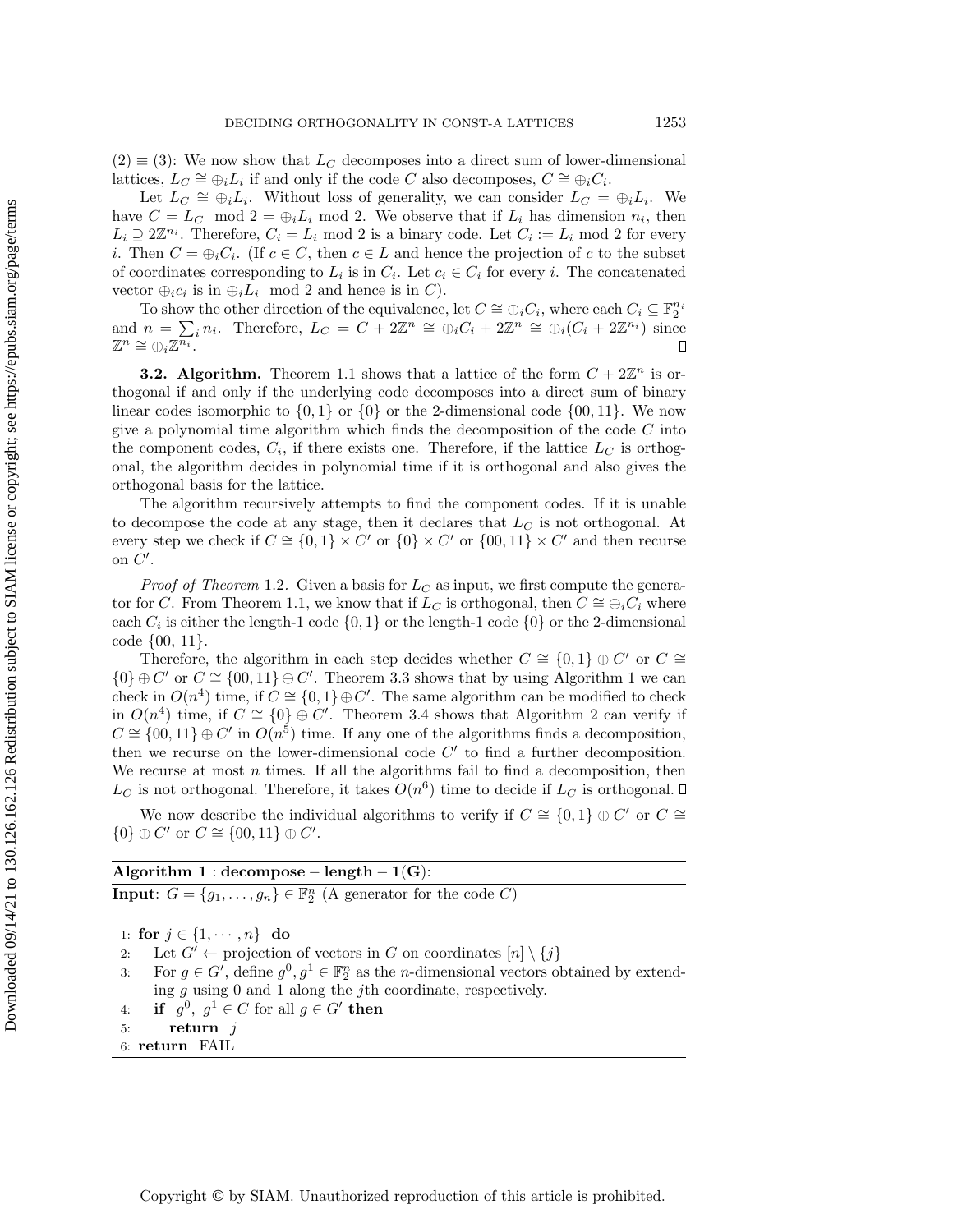THEOREM 3.3. Let C be a binary linear code, and let  $G = \{g_1, \ldots, g_n\} \in \mathbb{F}_2^{n \times n}$ be its generator. Then Algorithm [1](#page-9-2) decides whether  $C \cong \{0,1\} \oplus C'$  for some linear code  $C' \subseteq \mathbb{F}_2^{n-1}$  and, if so, outputs the coordinate corresponding to the direct sum decomposition. Moreover, the algorithm runs in time  $O(n^4)$ .

*Proof.* For  $j \in [n]$ , let  $C'_{\overline{j}} \subseteq \mathbb{F}_2^{n-1}$  be the projection of C on the indices  $[n] \setminus \{j\}$ and for a vector  $c \in C'_{\overline{j}}$ , let  $c^0, c^1 \in \mathbb{F}_2^n$  be extensions of c using 0, 1, respectively, along the jth coordinate. We note that  $C \cong \{0,1\} \oplus C'$  for some binary linear code  $C'$  if and only if there exists an index  $j \in [n]$ , such that

$$
C = \left\{c^{\ell} \mid c \in C'_{\overline{j}}, \ell \in \{0, 1\}\right\}.
$$

From the definition of  $C'_{\overline{j}}$ , it follows that  $C \subseteq \{c^{\ell} \mid c \in C'_{\overline{j}}, \ell \in \{0,1\}\}\$ up to a permutation of coordinates. So, the algorithm just needs to verify if the other side of the containment holds for some  $j \in [n]$ .

Let G' be the set of vectors of G projected on the coordinates  $[n]\setminus\{j\}$ . Algorithm [1](#page-9-2) verifies if  $g^0$  and  $g^1$  are codewords in C, for every vector  $g \in G'$ . We now show that this is sufficient. Since C is a code, if  $g^0, g^1 \in C$  for every  $g \in G'$ , then all linear combinations of these vectors are also in C. Therefore,  $\{c^{\ell} \mid c \in C'_{\overline{j}}, \ell \in \{0,1\}\} \subseteq C$ .

It takes  $O(n^2)$  time to compute a parity check matrix from the generator G and  $O(n^2)$  time to verify if an input vector is a codeword using the parity check matrix. For every possible choice of the index  $j$ , Algorithm [1](#page-9-2) checks if each of the  $2n$  vectors of the form  $g^0, g^1$  are in C. Therefore, Algorithm [1](#page-9-2) takes  $O(n^4)$  time to decide if  $C \cong \{0,1\} \oplus C'.$  $\Box$ 

## Algorithm 2 : decompose – length –  $2(G)$ :

<span id="page-10-1"></span>**Input:**  $G = \{g_1, \ldots, g_n\} \in \mathbb{F}_2^n$  (A generator for the code C)

1: for  $j_1, j_2 \in \{1, 2, ..., n\}$  do

2: Let  $G' \leftarrow$  projection of vectors in G on coordinates  $[n] \setminus \{j_1, j_2\}$ 

3: Let  $G'' \leftarrow$  projection of vectors in G on coordinates  $\{j_1, j_2\}$ 

4: if Code generated by  $G'' \equiv \{00, 11\}$  then

5: For  $g \in G'$  define  $g^{00}, g^{11} \in \mathbb{F}_2^n$  be *n*-dimensional vectors obtained by extending  $g$  using 00 and 11 along the  $j_1, j_2$  coordinates.

6: if  $g^{00}, g^{11} \in C$  for all  $g \in G'$  then

7: return  $j_1, j_2$ 

<span id="page-10-0"></span>THEOREM 3.4. Let C be a binary linear code, and let  $G = \{g_1, \ldots, g_n\} \in \mathbb{F}_2^{n \times n}$ be its generator. Then Algorithm [2](#page-10-1) decides whether  $C \cong \{00, 11\} \oplus C'$  for some linear codes  $C' \subseteq \mathbb{F}_2^{n-2}$  and, if so, outputs the coordinates corresponding to the direct sum decomposition. Moreover, the algorithm runs in time  $O(n^5)$ .

*Proof.* For  $j_1, j_2 \in [n]$ , let  $C''_{j_1, j_2}$  be the projection of C on the indices  $\{j_1, j_2\}$ . We first verify if  $C''_{j_1,j_2}$  is the code {00, 11}. For this purpose, it is sufficient to check if  $C''_{j_1,j_2}$  is generated by {11}. Now, to see if  $C \cong \{00,11\} \oplus C'$  for some binary linear code  $C' \subseteq \mathbb{F}_2^{n-2}$ . Define  $C'_{\overline{j_1}, \overline{j_2}}$  to be the projection of C on the indices  $[n] \setminus \{j_1, j_2\}$ . For a vector  $c \in C'_{\overline{j_1}, \overline{j_2}}$ , let  $\overline{c^{00}}, c^{11} \in \mathbb{F}_2^n$  be the extensions of c using  $\{00, 11\}$  along

<sup>8:</sup> return FAIL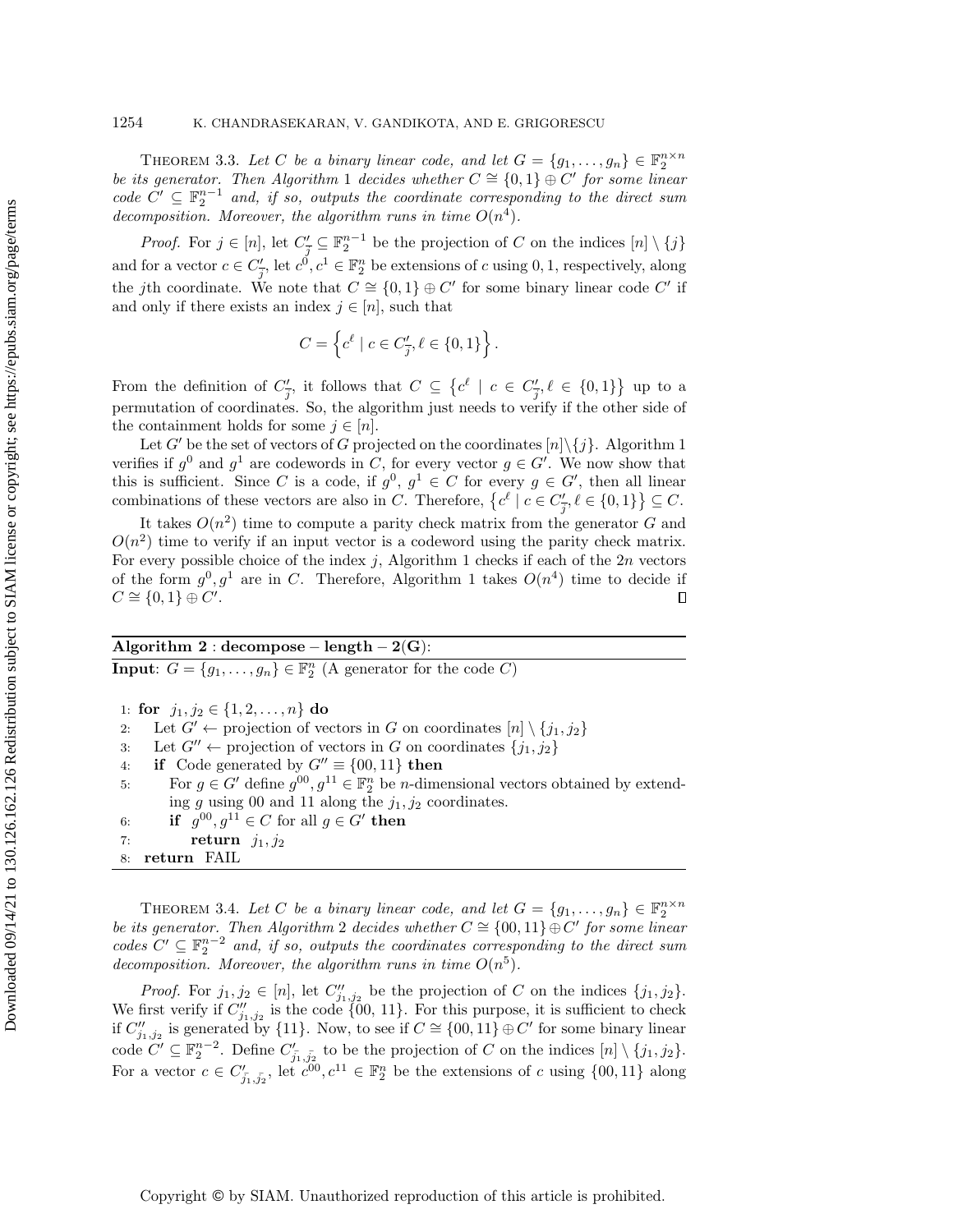the  $j_1, j_2$  coordinates. We note that  $C \cong \{00, 11\} \oplus C'$  for some binary linear code  $C'$ if and only if there exist indices  $j_1, j_2 \in [n]$ , such that

(1) 
$$
C = \left\{ c^{\ell} \mid c \in C'_{j_1, j_2}, \ell \in \{00, 11\} \right\}.
$$

From the definition of  $C'_{\overline{j_1},\overline{j_2}}$  and  $C''_{j_1,j_2} = \{00,11\}$ , it follows that  $C \subseteq \{c^{\ell} \mid c \in$  $C'_{\overline{j_1},\overline{j_2}}, \ell \in \{00,11\}$ . So, the algorithm just needs to verify if the other side of the containment holds for some indices  $j_1, j_2 \in [n]$ .

Let G' be the set of vectors of G projected on the coordinates  $[n] \setminus \{j_1, j_2\}.$ Algorithm [2](#page-10-1) verifies if  $g^{00}$  and  $g^{11}$  are codewords in C, for every vector  $g \in G'$ . We now show that this is sufficient. Since C is a code, if  $g^{00}$ ,  $g^{11} \in C$  for every  $g \in G'$ , then all linear combinations of these vectors are also in C. Therefore,  $\{c^{\ell} \mid c \in C'_{\overline{j_1},\overline{j_2}}, \ell \in$  $\{00, 11\}$   $\subseteq$  C.

For each choice of  $\{j_1, j_2\}$ , it takes  $O(n)$  time to verify if  $C''_{j_1, j_2} = \{00, 11\}$ . Time to verify if an input vector is a codeword using the parity check matrix is  $O(n^2)$ . We perform this check for 2n vectors of the form  $\{g^{\ell} \mid g \in G', \ell \in \{00, 11\}\}.$ 

It takes  $O(n^3)$  time to verify if  $C \cong \{00, 11\} \oplus C'_{\overline{j_1}, \overline{j_2}}$  for every pair of indices  $j_1, j_2 \in [n]$ . There are at most  $\binom{n}{2}$  possible choices of indices,  $j_1, j_2$ ; therefore, it takes  $O(n^5)$  time in total to decide if  $C \cong \{00, 11\} \oplus C'.$  $\Box$ 

<span id="page-11-0"></span>4. Orthogonal lattices from Ternary codes. In this section we focus on lattices obtained from ternary linear codes using Construction-A. In section [4.1,](#page-11-1) we show that any orthogonal lattice obtained from a ternary linear code by Construction-A is equivalent to a product lattice whose components are 1-dimensional or 4-dimensional. In section [4.2,](#page-14-0) we show that given a lattice obtained from a ternary linear code by Construction-A, there exists an efficient algorithm to verify if the lattice is orthogonal.

<span id="page-11-1"></span>4.1. Decomposition characterization. We prove Theorem [1.3](#page-2-1) in this subsection.

*Proof of Theorem* [1.3](#page-2-1). We show that  $(1) \equiv (2)$  and  $(2) \equiv (3)$  to complete the equivalence of the three statements.

 $(1) \equiv (2)$ : We show that  $L_C = C + 3\mathbb{Z}^n$  is orthogonal if and only if it decomposes into a direct sum of lower-dimensional orthogonal lattices,  $L_C \cong \overset{\sim}{\oplus}_i L_i$ .

If  $L_C \cong \bigoplus_i L_i$  such that each  $L_i$  is orthogonal, then  $L_C$  is also orthogonal. This is because  $L_C$  has a block diagonal basis where each block is itself an orthogonal matrix (by definition, a  $1 \times 1$ -dimensional matrix is orthogonal).

We prove the other direction of the equivalence by induction on the dimension, n, of the lattice  $L<sub>C</sub>$ . For the base case consider  $n = 1$ . Since L is integral and is of the form  $C + 3\mathbb{Z}$  for some ternary code C, it follows that L has to be either  $\mathbb{Z}$  or  $3\mathbb{Z}$ .

Let us assume the induction hypothesis for all  $n - 1$  or lower-dimensional orthogonal lattices obtained from ternary linear codes using Construction-A.

Let  $L_C$  be an *n*-dimensional orthogonal lattice and  $B$  be an orthogonal basis of  $L<sub>C</sub>$  with the rows being basis vectors. Since  $L<sub>C</sub>$  is an integral lattice, B has only integral entries. The next two claims summarize certain properties of the entries of the basis matrix B.

<span id="page-11-2"></span>CLAIM 4.1. For every row b of B and for every  $j \in [n]$ , we have that  $3|b_j| \in$  ${0, ||b||^2, 3||b||^2}.$ 

*Proof.* Since B is an orthogonal basis,  $BB<sup>T</sup> = D$ , where D is the diagonal matrix with entries  $||b^{(i)}||^2$ , where  $b^{(i)}$  denotes the *i*th basis vector: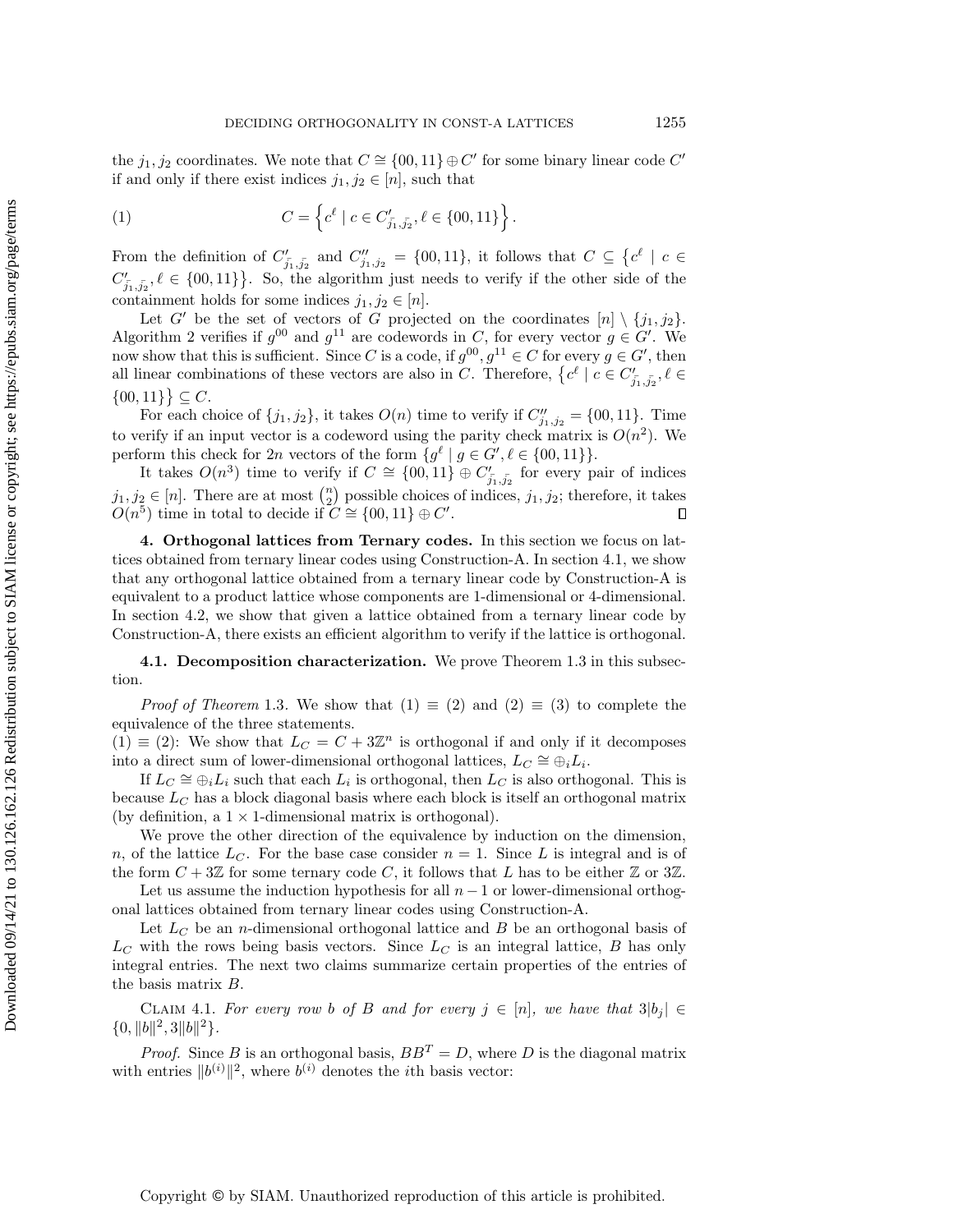$$
D = \left[ \begin{array}{ccccc} \|b^{(1)}\|^2 & 0 & 0 & \cdots & 0 \\ 0 & \|b^{(2)}\|^2 & 0 & \cdots & 0 \\ \vdots & \vdots & \ddots & \vdots & \vdots \\ 0 & 0 & 0 & \cdots & \|b^{(n)}\|^2 \end{array} \right]
$$

.

We know that  $3\mathbb{Z}^n \subseteq L_C$  so,  $3e_j \in L_C$  for every  $j \in [n]$ . Therefore, there is an integral matrix  $X \in \mathbb{Z}^{n \times n}$  such that  $XB = 3I_n$ , i.e.,  $3B^{-1} \in \mathbb{Z}^{n \times n}$ . Since B is an orthogonal basis,

$$
B^{-1}=B^TD^{-1}\in \frac{1}{3}\mathbb{Z}^{n\times n}
$$

.

Each column of  $B^T D^{-1}$  is given by  $b/||b||^2$ , where b is a basis vector. Therefore, for any  $j \in [n]$ , we have

$$
3b_j \equiv 0 \mod ||b||^2
$$
 for all  $j \in [n]$ , and rows b of B.

Since  $b_j$  is integral and  $|b_j| \leq ||b||^2$  for every  $j \in [n]$ , it follows that  $3|b_j| \in$  $\{0, \|b\|^2, 2\|b\|^2, 3\|b\|^2\}$ . It now remains to exclude the case  $3|b_j| = 2\|b\|^2$ . Suppose there exists  $j \in [n]$  such that  $3|b_j| = 2||b||^2$ . Since b is a basis vector, it follows that b is not all zeroes. Hence  $b_j \neq 0$ . We can rewrite the condition  $3|b_j| = 2||b||^2$  as  $3|b_j| = 2\sum_{i=1}^n b_i^2$ . Rearranging the terms, we have

$$
|b_j| (3 - 2|b_j|) = 2 \sum_{i \neq j} b_i^2.
$$

Since the RHS is a sum of squares, it is always nonnegative. The left-hand side (LHS) is nonzero since  $b_i \in \mathbb{Z} \setminus \{0\}$ . So the LHS should be strictly positive. Therefore,  $|b_j| \in (0, 3/2) \cap \mathbb{Z}$  and hence  $|b_j| = 1$ . However, this implies that  $\sum_{i \neq j} b_i^2 = 1/2$ , contradicting the fact that b is integral. Hence,  $3||b_j|| = 2||b||^2$  is impossible.  $\Box$ 

<span id="page-12-1"></span>CLAIM 4.2. Let b be a row of  $B$ .

- (1) If there exists  $j \in [n]$  such that  $3|b_j| = 3||b||^2$ , then  $b_j = \pm 1$  and  $b_{j'} = 0$  for every  $j' \in [n] \setminus \{j\}.$
- (2) If there exists  $j \in [n]$  such that  $3|b_j| = ||b||^2$  and  $b_j = \pm 3$ , then  $b_{j'} = 0$  for every  $j' \in [n] \setminus \{j\}.$
- (3) If there exists  $j \in [n]$  such that  $3|b_j| = ||b||^2$  and  $b_j = \pm 1$ , then there exist  $j_1, j_2 \in [n] \setminus \{j\}$ , such that  $|b_{j_1}| = |b_{j_2}| = 1$  and  $b_{j'} = 0$  for every  $j' \in$  $[n] \setminus \{j, j_1, j_2\}.$
- (4) If there exists  $j \in [n]$  such that  $3|b_j| = ||b||^2$ , then  $b_{j'} \in \{0, \pm 1, \pm 3\}$  for every  $j' \in [n]$ .

*Proof.* (1) Since,  $||b||^2 = \sum_{i=1}^n b_i^2$ , and each  $b_i \in \mathbb{Z}$ , we conclude that  $|b_j| = 1$ and the remaining coordinates in b have to be 0, i.e.,  $b_{j'} = 0$  for all  $j' \in$  $[n] \setminus \{j\}.$ 

- (2) Follows from  $3|b_j| = ||b||^2$  and b being integral.
- (3) We can rewrite the condition  $3|b_j| = ||b||^2$  as  $3|b_j| = \sum_{i=1}^n b_i^2$ . Rearranging the terms, we have

<span id="page-12-0"></span>(2) 
$$
|b_j| (3 - |b_j|) = \sum_{i \neq j} b_i^2.
$$

If  $b_j = \pm 1$ , then  $\sum_{i \neq j} b_i^2 = 2$ . Further, b is integral. Hence, b has exactly two other nonzero coordinates  $b_{j_1}, b_{j_2}, j \neq j_1, j_2$ , such that  $|b_{j_1}| = |b_{j_2}| = 1$ .

Copyright © by SIAM. Unauthorized reproduction of this article is prohibited.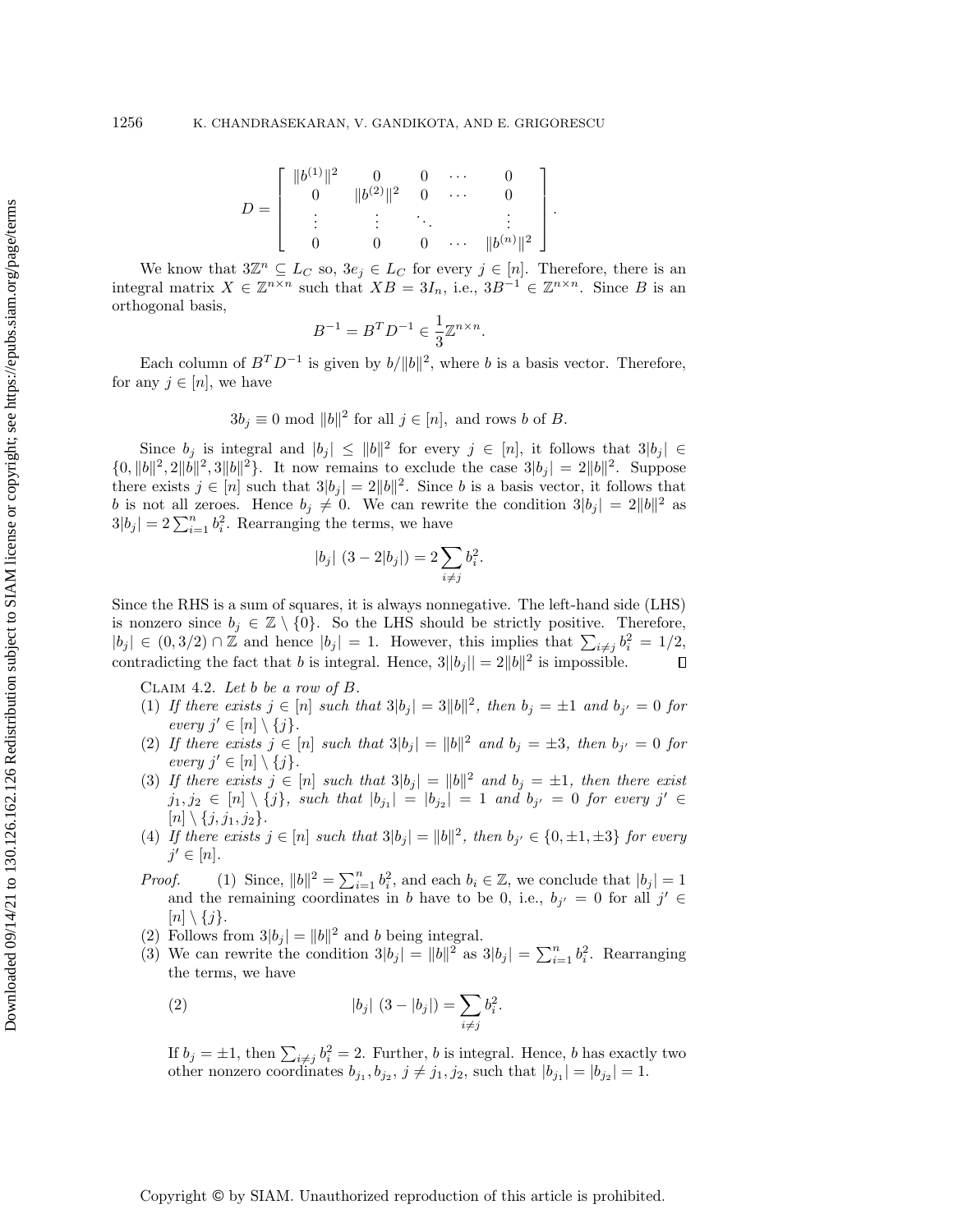(4) We have equation [\(2\)](#page-12-0). The RHS is a sum of squares and hence the LHS is nonnegative. Moreover, b is not all-zeroes vector implies that  $b_j \neq 0$ . Therefore,  $|b_j| \in (0,3] \cap \mathbb{Z}$ . If  $b_j = \pm 2$ , then in order to satisfy  $\sum_{i \neq j} b_i^2 = 2$ using integral  $b_i$ 's, exactly two coordinates  $b_{j_1}, b_{j_2}$  should be  $\pm 1$ , where  $j \neq$ j<sub>1</sub>, j<sub>2</sub>. However, in this case,  $3|b_{j_1}| = 3|b_{j_2}| = 3 \notin \{0, ||b||^2 = 6, 3||b||^2 = 18\},\$ thus contradicting Claim [4.1.](#page-11-2) The conclusion then follows from parts (2) and (3).  $\Box$ 

Using the properties of the orthogonal basis B of  $L_C$  given in Claims [4.1](#page-11-2) and [4.2,](#page-12-1) we show that  $B$  is equivalent (up to permutations of its columns) to a block diagonal matrix, i.e.,

$$
B \cong \begin{bmatrix} B_1 & 0 & \cdots & 0 \\ 0 & B_2 & \cdots & 0 \\ \vdots & & \ddots & 0 \\ 0 & 0 & \cdots & B_k \end{bmatrix}
$$

,

where each  $B_i$  is either the  $1 \times 1$  matrix  $\begin{bmatrix} 1 \end{bmatrix}$  or the  $1 \times 1$  matrix  $\begin{bmatrix} 3 \end{bmatrix}$  or the  $4 \times 4$ matrix obtained from M by negating a subset of its columns,  $\mathcal{T}(M)$ . It follows that  $L_C \cong \bigoplus_i L_i$  such that  $B_i$  is the basis for the lower-dimensional lattice  $L_i$ .

Let us pick a row b of B with the smallest support. Fix an index  $j \in [n]$  to be the index of a nonzero entry with minimum absolute value in b, i.e.,  $j := \arg \min_k \{|b_k|\}$ . Since  $b$  is a row of a basis matrix,  $b$  cannot be the all-zeroes vector and, therefore, there exists a  $j \in [n]$  such that  $|b_j| > 0$ . Since we are only interested in equivalence (that allows for permutation of coordinates), we may assume without loss of generality that  $j = 1$  by permuting the coordinates. By Claim [4.1,](#page-11-2) we have that  $3|b_1| \in {\{||b||^2, 3||b||^2\}}.$ We consider each of these cases separately.

1. Suppose  $3|b_1| = 3||b||^2$ . By Claim [4.2\(](#page-12-1)1),  $b = (\pm 1, 0, \dots, 0)$ . Since B is an orthogonal basis,  $\langle b, b' \rangle = 0 \Rightarrow b'_1 = 0$  for all  $b' \neq b \in B$ . The orthogonality of B, therefore, forces all other basis vectors to take a value of  $0$  in the 1st coordinate. Thus  $B$  is of the form

$$
B = \begin{pmatrix} \frac{\pm 1 & 0 \cdots 0}{0} \\ \vdots & B' \\ 0 & \end{pmatrix}.
$$

Therefore, we obtain  $L_C \cong \mathbb{Z} \oplus L'$ , where  $L'$  is an orthogonal  $(n-1)$ -dimensional lattice generated by the basis matrix restricted to the coordinates other than 1, say, B'. From Claim [2.2,](#page-3-2) it follows that  $L' = C' + 3\mathbb{Z}^{n-1}$  for some ternary linear code  $C' \subseteq \mathbb{F}_3^{n-1}$ . Thus L' satisfies the induction hypothesis and we have the desired decomposition.

2. Suppose  $3|b_1| = ||b||^2$ . We can rewrite this condition as  $3|b_1| = \sum_{i=1}^n b_i^2$ . Rearranging the terms, we have

$$
|b_1| (3 - |b_1|) = \sum_{i \neq 1} b_i^2.
$$

Since the RHS is a sum of squares, it should be nonnegative.

(i) If RHS is 0, then  $b_1 = \pm 3$  and, therefore, it follows from Claim [4.2\(](#page-12-1)2) that  $b = (\pm 3, 0, \ldots, 0)$ . The orthogonality of B forces all other basis vectors to take a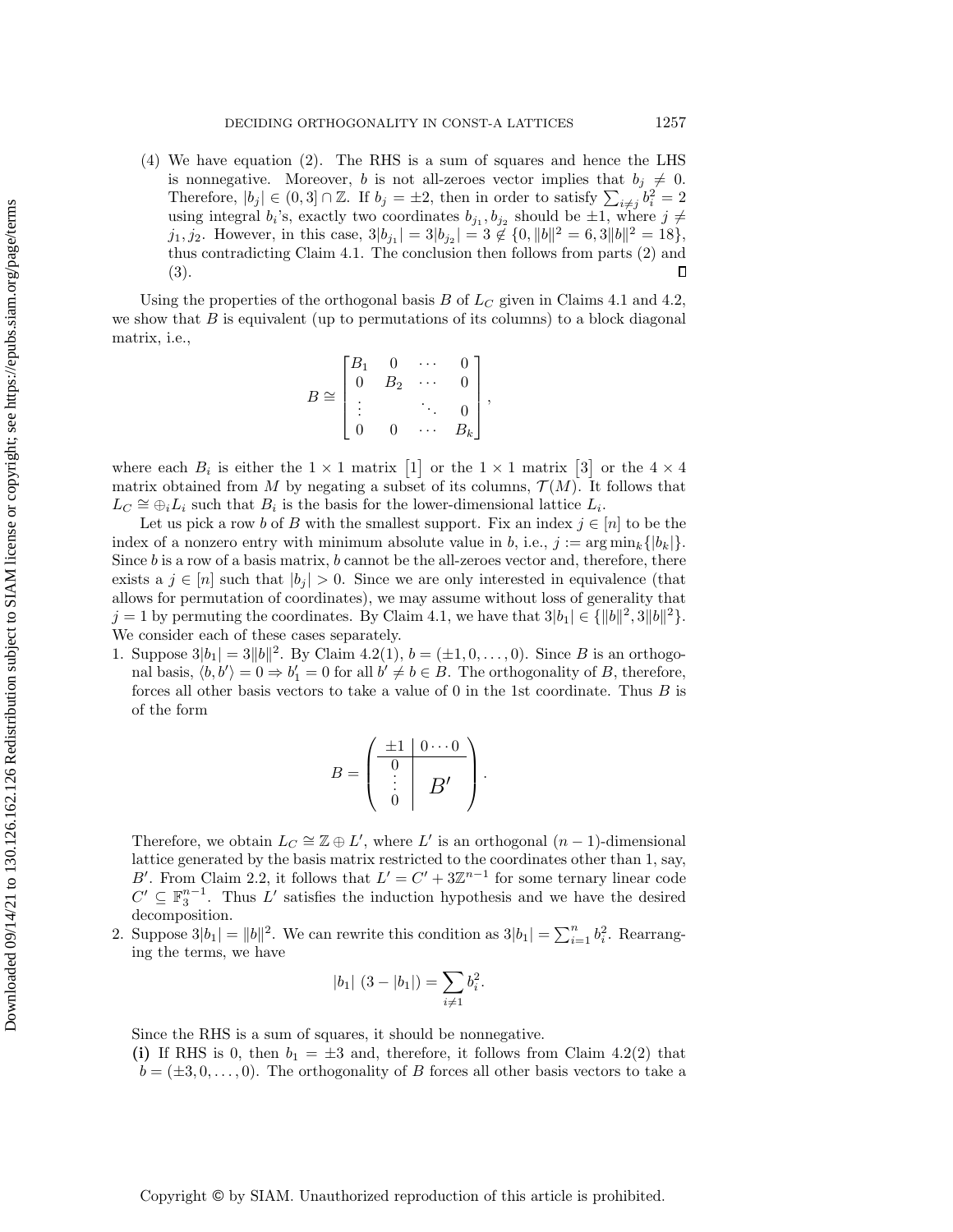value of 0 in the 1st coordinate.

$$
B = \begin{pmatrix} \pm 3 & 0 & \cdots & 0 \\ 0 & & \\ \vdots & & B' \\ 0 & & \end{pmatrix}.
$$

Therefore, we obtain  $L_C \cong 3\mathbb{Z} \oplus L'$ , where L' is an orthogonal  $(n-1)$ -dimensional lattice generated by the basis matrix restricted to the coordinates other than 1, say B'. From Claim [2.2,](#page-3-2) it follows that  $L' = C' + 3\mathbb{Z}^{n-1}$  for some ternary linear code  $C' \subseteq \mathbb{F}_3^{n-1}$ . Thus L' satisfies the induction hypothesis and we have the desired decomposition.

(ii) If RHS is strictly positive, then  $|b_1| \in (0,3) \cap \mathbb{Z} = \{1,2\}$ . By Claim [4.2\(](#page-12-1)4),  $b_1 \neq \pm 2$ . Therefore,  $b_1 = \pm 1$ . By Claim [4.2\(](#page-12-1)3), we have that b has exactly three nonzero coordinates and they are  $\pm 1$ . By permuting the coordinates of B, we may assume that  $b \equiv (\pm 1, \pm 1, \pm 1, 0, \ldots, 0).$ 

Since we picked the row b to be the one with the smallest support, it follows that every row has at least three nonzero coordinates. By Claims [4.1](#page-11-2) and [4.2,](#page-12-1) this is possible only if for every other row b' there exists  $j' \in [n]$  such that  $3|b'_{j'}| = ||b'||^2$ . By Claim [4.2\(](#page-12-1)4), every other row b' has all its coordinates in  ${0, \pm 1, \pm 3}$ . By Claim [4.2\(](#page-12-1)2), every other row b' has none of its coordinates in  $\{\pm 3\}$ . Therefore, every other row b' has all its coordinates in  $\{0, \pm 1\}$ . By Claim  $4.2(3)$  $4.2(3)$ , every row of the basis matrix has the same form as b: they have exactly three nonzero entries each of which is  $\pm 1$ .

Since the rows of the basis matrix are orthogonal, it follows that the basis matrix  $B$  is a weighing matrix of order  $n$  with weight 3. By Theorem [2.7,](#page-5-0) the matrix B is obtained from  $\bigoplus_{n/4} M$  by either negating some rows or columns and by interchanging rows or columns. We recall that interchanging or negating the rows of the basis matrix of a lattice preserves the basis property while interchanging columns is equivalent to permuting the coordinates. Hence  $L_C = L(B) \cong$  $\bigoplus_{i=1}^{n/4} L(\mathcal{T}_i(M))$ , where each  $\mathcal{T}_i(M)$  is a  $4 \times 4$  matrix obtained by negating a subset of columns of M.

 $(2) \equiv (3)$ : We now show that  $L_C$  decomposes into a direct sum of lower-dimensional lattices,  $L_C \cong \bigoplus_i L_i$  if and only if the code C also decomposes,  $C \cong \bigoplus_i C_i$ .

Let  $L_C \cong \bigoplus_i L_i$ . Without loss of generality, we can consider  $L_C = \bigoplus_i L_i$ . We have  $C = L_C \mod 3 = \bigoplus_i L_i \mod 3$ . We observe that if  $L_i$  has dimension  $n_i$ , then  $L_i \supseteq 3\mathbb{Z}^{n_i}$ . Therefore,  $C_i = L_i$  mod 3 is a ternary code. Let  $C_i := L_i$  mod 3 for every *i*. Then  $C = \bigoplus_i C_i$ . (If  $c \in C$ , then  $c \in L$  and hence the projection of c to the subset of coordinates corresponding to  $L_i$  is in  $C_i$ . Let  $c_i \in C_i$  for every i. The concatenated vector  $\bigoplus_i c_i$  is in  $\bigoplus_i L_i$  mod 3 and hence is in C.)

To show the other direction of the equivalence, let  $C \cong \bigoplus_i C_i$ , where each  $C_i \subseteq \mathbb{F}_3^{n_i}$ Fo show the other direction of the equivalence, let  $C = \bigoplus_i C_i$ , where each  $C_i \subseteq \mathbb{F}_3$ <br>and  $n = \sum_i n_i$ . Therefore,  $L_C = C + 3\mathbb{Z}^n \cong \bigoplus_i C_i + 3\mathbb{Z}^n \cong \bigoplus_i (C_i + 3\mathbb{Z}^{n_i})$  since  $\mathbb{Z}^n \cong \bigoplus_i \mathbb{Z}^{\overline{n_i}}.$ 

<span id="page-14-0"></span>**4.2. Algorithm.** Theorem [1.3](#page-2-1) shows that a lattice of the form  $C + 3\mathbb{Z}^n$  is orthogonal if and only if the underlying code decomposes into a direct sum of ternary linear codes isomorphic to  $\{0, 1, 2\}$  or  $\{0\}$  or the 4-dimensional code generated by  $\mathcal{T}(M)$  mod 3, where  $\mathcal{T}(M)$  is obtained from matrix M by negating a subset of its columns. We now give a polynomial time algorithm which finds the decomposition of the code  $C$  into the component codes,  $C_i$ , if there exists one. Therefore, if the lattice  $L_C$  is orthogonal, the algorithm decides in polynomial time if it is orthogonal and also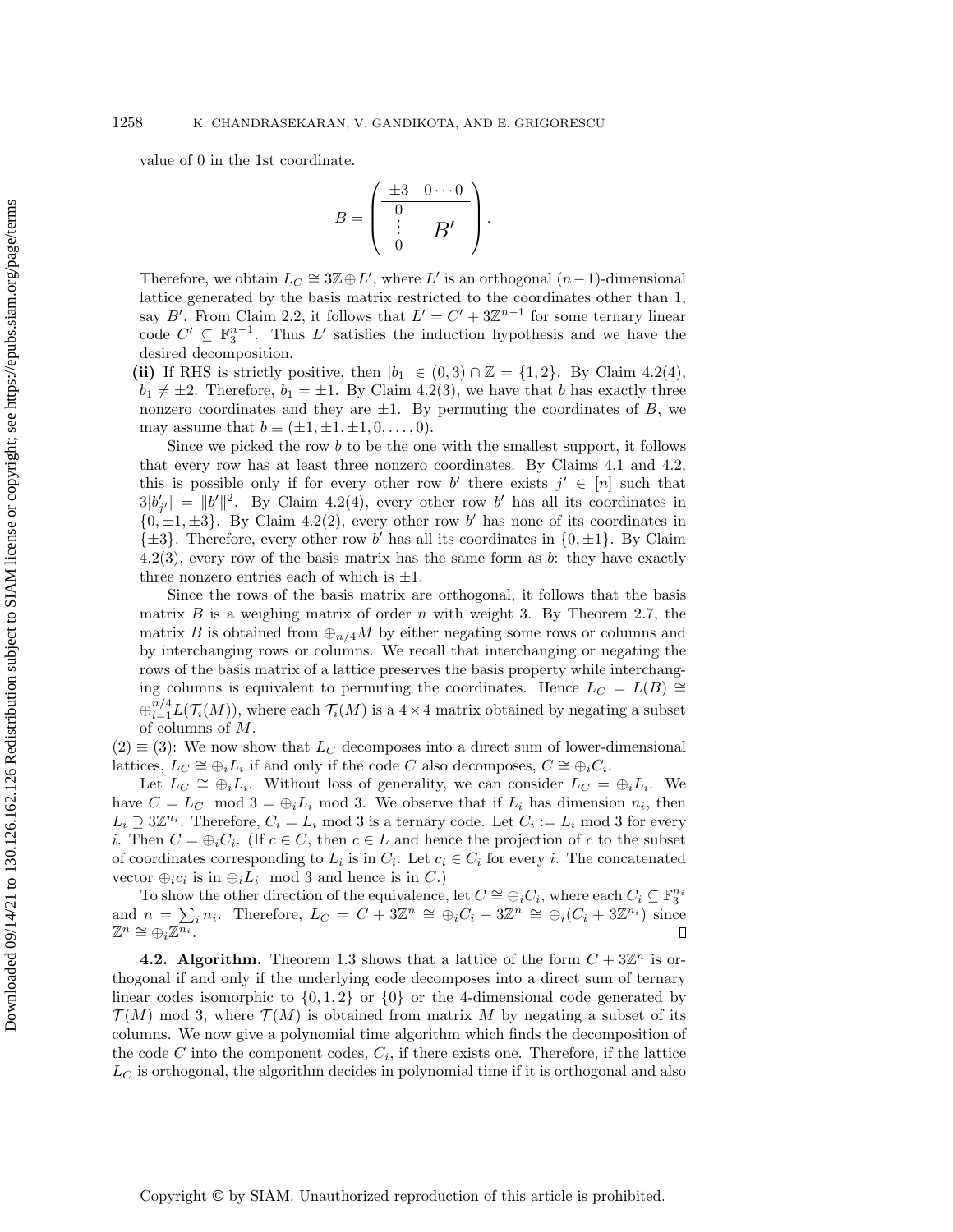gives the orthogonal basis for the lattice.

The algorithm recursively attempts to find the component codes. If it is unable to decompose the code at any stage, then it declares that  $L_C$  is not orthogonal. At every step we check if  $C \cong \{0, 1, 2\} \times C'$  or  $\{0\} \times C'$  or  $C_{\mathcal{T}(M)} \times C'$  where  $C_{\mathcal{T}(M)}$  is the code generated by  $\mathcal{T}(M)$  mod 3 and then recurse on  $C'$ .

*Proof of Theorem* [1.4](#page-2-2). Given a basis for  $L<sub>C</sub>$  as input, we first compute the gen-erator for C. From Theorem [1.3,](#page-2-1) we know that if  $L_C$  is orthogonal, then  $C \cong \bigoplus_i C_i$ where each  $C_i$  is either the length-1 code  $\{0,1,2\}$  or the length-1 code  $\{0\}$  or a 4dimensional code generated by the rows of  $\mathcal{T}(M)$  mod 3 where  $\mathcal{T}(M)$  obtained from matrix M by negating a subset of its columns.

Therefore, the algorithm in each step decides if  $C \cong \{0, 1, 2\} \oplus C'$  or  $C \cong \{0\} \oplus C'$ or  $C \cong C_{\mathcal{T}(M)} \oplus C'$ , where  $C_{\mathcal{T}(M)}$  denotes the code generated by  $\mathcal{T}(M)$  mod 3. Theo-rem [4.3](#page-15-0) shows that using Algorithm [3](#page-15-1) we can check in  $O(n^4)$  time if  $C \cong \{0,1,2\} \oplus C'$ . The same algorithm can be modified to check in  $O(n^4)$  time if  $C \cong \{0\} \oplus C'$ . Theo-rem [4.4](#page-16-0) shows that Algorithm [4](#page-16-1) can verify if  $C \cong C_{\mathcal{T}(M)} \oplus C'$  in  $O(n^7)$  time. If any one of the algorithms finds a decomposition, then we recurse on the lower-dimensional code  $C'$  to find a further decomposition. We recurse at most n times. If all the algorithms fail to find a decomposition, then  $L_C$  is not orthogonal. Therefore, it takes  $O(n^8)$  time to decide if  $L_C$  is orthogonal.  $\Box$ 

We now describe the individual algorithms to verify if  $C \cong \{0,1,2\} \oplus C'$  or  $C \cong \{0\} \oplus C'$  or  $C \cong C_{\mathcal{T}(M)} \oplus C'.$ 

## Algorithm  $3 : decompose - length - 1(G):$

<span id="page-15-1"></span>**Input:**  $G = \{g_1, \ldots, g_n\} \in \mathbb{F}_3^n$  (A generator for the code C)

- 1: for  $j \in \{1, ..., n\}$  do
- 2: Let  $G' \leftarrow$  projection of vectors in G on coordinates  $[n] \setminus \{j\}$
- 3: For  $g \in G'$ , define  $g^0, g^1, g^2 \in \mathbb{F}_3^n$  as the *n*-dimensional vectors obtained by extending  $g$  using  $0, 1$ , and  $2$  along the *j*th coordinate, respectively.
- 4: if  $g^0$ ,  $g^1$ ,  $g^2 \in C$  for all  $g \in G'$  then
- 5: return  $j$
- 6: return FAIL

<span id="page-15-0"></span>THEOREM 4.3. Let C be a ternary linear code and  $G = \{g_1, \ldots, g_n\} \in \mathbb{F}_3^{n \times n}$ be its generator. Then Algorithm [3](#page-15-1) decides if  $C \cong \{0,1,2\} \oplus C'$  for some linear code  $C' \subseteq \mathbb{F}_3^{n-1}$  and, if so, outputs the coordinate corresponding to the direct sum decomposition. Moreover, the algorithm runs in time  $O(n^4)$ .

*Proof.* For  $j \in [n]$ , let  $C'_{\overline{j}} \subseteq \mathbb{F}_3^{n-1}$  be the projection of C on the indices  $[n] \setminus \{j\}$ and for a vector  $c \in C'_{\overline{j}}$ , let  $c^0, c^1, c^2 \in \mathbb{F}_3^n$  be extensions of c using  $0, 1, 2$ , respectively, along the jth coordinate. We note that  $C \cong \{0,1,2\} \oplus C'$  for some ternary linear code C' if and only if there exists an index  $j \in [n]$ , such that

$$
C = \left\{ c^{\ell} \mid c \in C'_{\overline{j}}, \ell \in \{0, 1, 2\} \right\}.
$$

From the definition of  $C'_{\overline{j}}$ , it follows that  $C \subseteq \{c^{\ell} \mid c \in C'_{\overline{j}}, \ell \in \{0,1,2\}\}\$ up to a permutation of coordinates. So, the algorithm just needs to verify if the other side of the containment holds for some  $j \in [n]$ .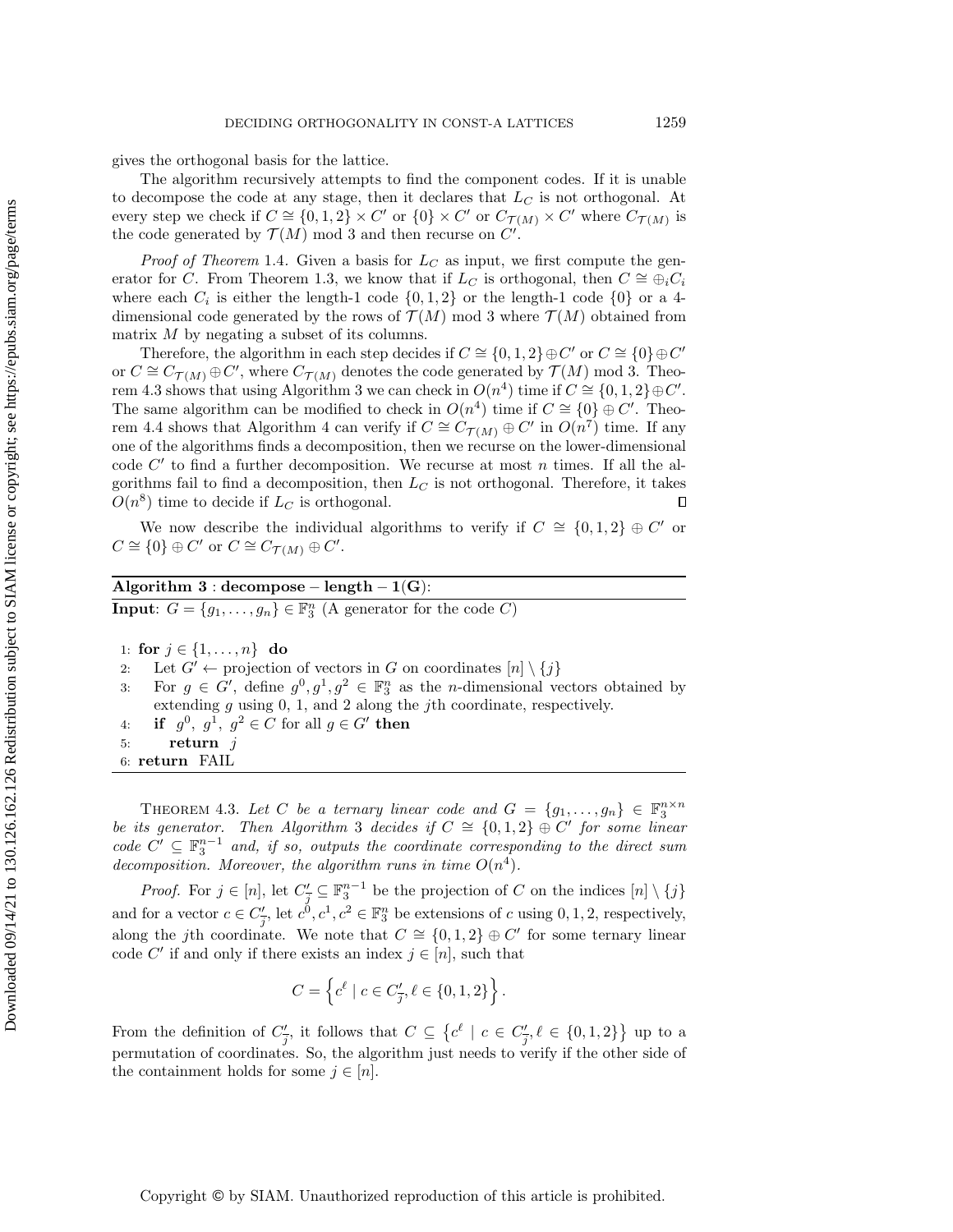Let G' be the set of vectors of G projected on the coordinates  $[n]\setminus\{j\}$ . Algorithm [3](#page-15-1) verifies if  $g^0$ ,  $g^1$ , and  $g^2$  are codewords in C, for every vector  $g \in G'$ . We now show that this is sufficient. Since C is a code, if  $g^0, g^1, g^2 \in C$  for every  $g \in G'$ , then all linear combinations of these vectors are also in C. Therefore,  $\{c^{\ell} \mid c \in C'_{\overline{j}}, \ell \in \{0,1,2\}\}\subseteq C$ .

It takes  $O(n^2)$  time to compute a dual code basis from the generator G and  $O(n^2)$ time to verify if an input vector is a codeword using the dual basis. For every possible choice of the index j, Algorithm [3](#page-15-1) checks if each of the 3n vectors of the form  $g^0, g^1, g^2$ are in C. Therefore, Algorithm [3](#page-15-1) takes  $O(n^4)$  time to decide if  $C \cong \{0, 1, 2\} \oplus C'$ .

## Algorithm  $4 : decompose - length - 4(G):$

<span id="page-16-1"></span>**Input:**  $G = \{g_1, \ldots, g_n\} \in \mathbb{F}_3^n$  (A generator for the code C)

- 1: for  $j_1, j_2, j_3, j_4 \in \{1, 2, \dots, n\}$  do
- 2: Let  $G' \leftarrow$  projection of vectors in G on coordinates  $[n] \setminus \{j_1, j_2, j_3, j_4\}$
- 3: Let  $G'' \leftarrow$  projection of vectors in G on coordinates  $\{j_1, j_2, j_3, j_4\}$
- 4: for  $S \subseteq [4]$  do
- 5: Let  $\mathcal{T}(M) \leftarrow M$  with columns in S negated
- 6: if  $C_{\mathcal{T}(M)} \equiv \text{Code generated by } G''$  then
- 7: For  $g \in G'$  define  $g^{p_1}, g^{p_2}, g^{p_3}, g^{p_4} \in \mathbb{F}_3^n$  be *n*-dimensional vectors obtained by extending g using the rows of  $\mathcal{T}(M)$  along the  $j_1, j_2, j_3, j_4$  coordinates.
- 8: if  $g^{p_1}, g^{p_2}, g^{p_3}, g^{p_4} \in C$  for all  $g \in G'$  then 9: return  $j_1, j_2, j_3, j_4$  and  $\mathcal{T}(M)$ 10: return FAIL

<span id="page-16-0"></span>THEOREM 4.4. Let C be a ternary linear code, and let  $G = \{g_1, \ldots, g_n\} \in \mathbb{F}_3^{n \times n}$  be its generator. For a matrix  $\mathcal{T}(M)$  obtained by negating a subset of columns of M, let  $C_{\mathcal{T}(M)}$  be the length-4 code whose generators are the rows of  $\mathcal{T}(M)$ . Then Algorithm [4](#page-16-1) decides if  $C \cong C_{\mathcal{T}(M)} \oplus C'$  for some linear codes  $C' \subseteq \mathbb{F}_3^{n-4}$  and  $C_{\mathcal{T}(M)} \subseteq \mathbb{F}_3^4$  and if so outputs the coordinates corresponding to the direct sum decomposition as well as the matrix  $\mathcal{T}(M)$ . Moreover, the algorithm runs in time  $O(n^7)$ .

*Proof.* For  $1 \leq j_1 < j_2 < j_3 < j_4 \leq n$ , let  $C''_{j_1,j_2,j_3,j_4}$  be the projection of C on the indices  $\{j_1, j_2, j_3, j_4\}$ . We first verify if  $C''_{j_1, j_2, j_3, j_4}$  is the code generated by the rows of  $\mathcal{T}(M)$  (denoted as  $C_{\mathcal{T}(M)}$ ) for some  $\mathcal{T}(M)$  which is obtained by negating a subset of columns of M. We would like to check if every  $c \in C''_{j_1,j_2,j_3,j_4}$  is in  $C_{\mathcal{T}(M)}$  and vice versa. For this purpose, it is sufficient to check if the generator vectors of  $C''_{j_1,j_2,j_3,j_4}$  are codewords in  $C_{\mathcal{T}(M)}$  and each row of  $\mathcal{T}(M)$  is a codeword in  $C''_{j_1,j_2,j_3,j_4}$ . We know that the generators of  $C''_{j_1,j_2,j_3,j_4}$  are contained in  $G''$  where  $G''$  is the set of vectors in G projected on the indices  $\{j_1, j_2, j_3, j_4\}.$ 

Once we fix  $\mathcal{T}(M)$  such that  $C''_{j_1,j_2,j_3,j_4} = C_{\mathcal{T}(M)}$ , it remains to verify if  $C \cong$  $C_{\mathcal{T}(M)} \oplus C'$  for some ternary linear code  $C' \subseteq \mathbb{F}_3^{n-4}$ . Define  $C'_{\overline{j_1}, \overline{j_2}, \overline{j_3}, \overline{j_4}}$  to be the projection of C on the indices  $[n] \setminus \{j_1, j_2, j_3, j_4\}$ . For a vector  $c \in C'_{\overline{j_1}, \overline{j_2}, \overline{j_3}, \overline{j_4}}$ , let  $c^p \in \mathbb{F}_3^n$  be the extensions of c using a codeword  $p \in C_{\mathcal{T}(M)}$  along the  $j_1, j_2, j_3, j_4$ coordinates. We note that  $C \cong C_{\mathcal{T}(M)} \oplus C'$  for some ternary linear code C' if and only if there exist indices  $j_1, j_2, j_3, j_4 \in [n]$ , such that

(3) 
$$
C = \left\{ c^p \mid c \in C'_{\bar{j_1}, \bar{j_2}, \bar{j_3}, \bar{j_4}}, p \in C_{\mathcal{T}(M)} \right\}.
$$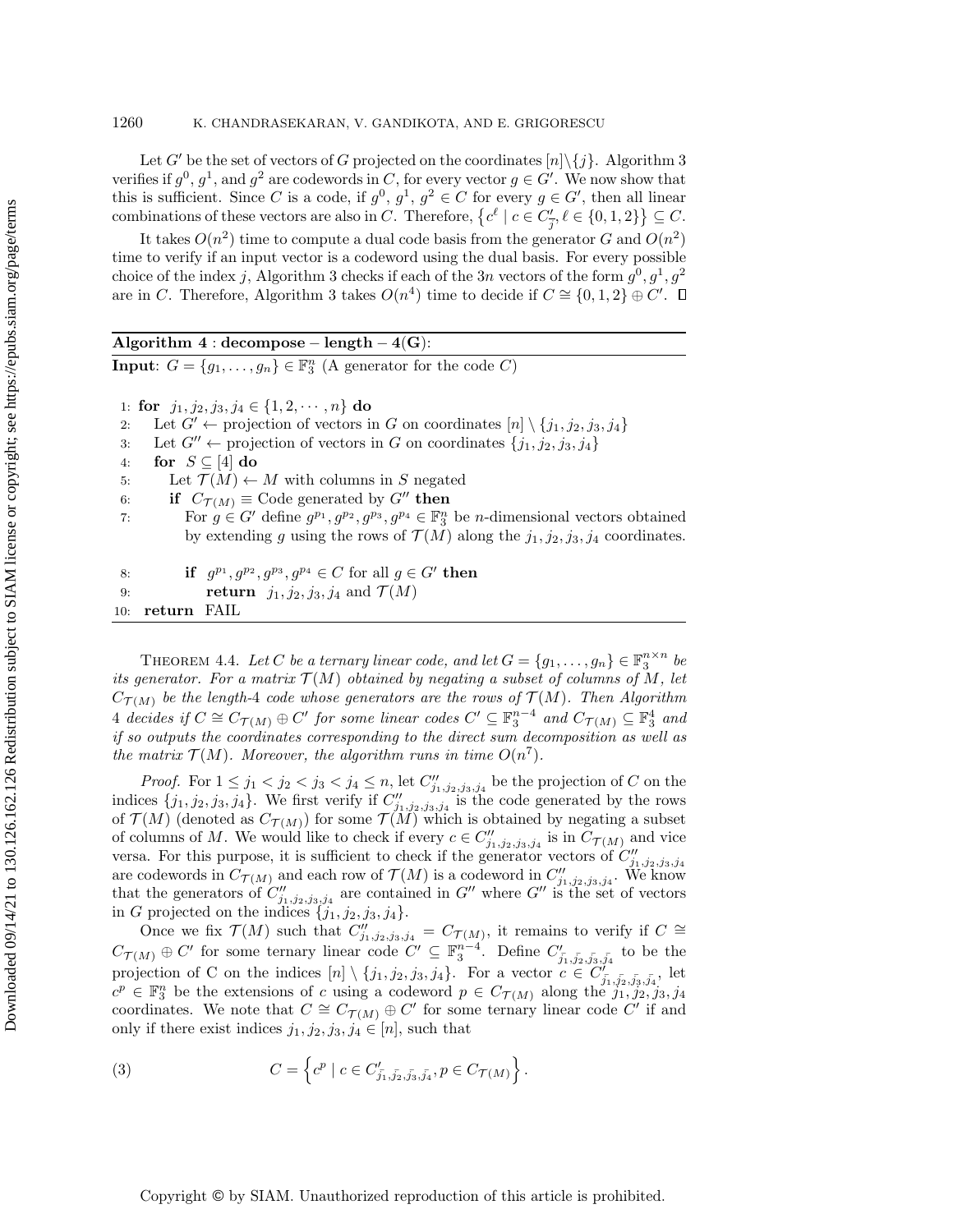From the definition of  $C'_{\overline{j_1},\overline{j_2},\overline{j_3},\overline{j_4}}$  and  $C''_{j_1,j_2,j_3,j_4}$   $(= C_{\mathcal{T}(M)})$ , it follows that  $C \subseteq \{c^p \mid$  $c \in C'_{\overline{j_1},\overline{j_2},\overline{j_3},\overline{j_4}}, p \in C_{\mathcal{T}(M)}$ . So, the algorithm just needs to verify if the other side of the containment holds for some indices  $j_1, j_2, j_3, j_4 \in [n]$ .

Let G' be the set of vectors of G projected on the coordinates  $[n] \setminus \{j_1, j_2, j_3, j_4\}.$ Algorithm [4](#page-16-1) verifies if  $g^{p_0}$ ,  $g^{p_1}$ ,  $g^{p_3}$ , and  $g^{p_4}$  are codewords in C, for every vector  $g \in G'$ . We now show that this is sufficient. Since C is a code, if  $g^{p_0}, g^{p_1}, g^{p_3}, g^{p_4} \in C$ for every  $g \in G'$  and  $p_i \in \mathcal{T}(M)$ , then all linear combinations of these vectors are also in C. Therefore,  $\{c^p \mid c \in C'_{\bar{j_1}, \bar{j_2}, \bar{j_3}, \bar{j_4}}, p \in C_{\mathcal{T}(M)}\} \subseteq C$ .

There are  $2^44^4$  possible choices of  $\mathcal{T}(M)$  including permutations. For each matrix  $\mathcal{T}(M)$ , it takes  $O(n)$  time to verify if  $C_{\mathcal{T}(M)} = C''_{j_1,j_2,j_3,j_4}$ . Time to verify if an input vector is a codeword using the dual basis is  $O(n^2)$ . We perform this check for 4n vectors of the form  $\{g^{p_0}, g^{p_1}, g^{p_3}, g^{p_4} \mid g \in G'\}$ . So, for a given  $\mathcal{T}(M)$  such that  $C_{\mathcal{T}(M)} = C''_{j_1, j_2, j_3, j_4}$ , it takes  $\widetilde{O}(n^3)$  time to verify  $C \cong C_{\mathcal{T}(M)} \oplus C'.$ 

For every possible choice of indices,  $\{j_1, j_2, j_3, j_4\}$ , Algorithm [4](#page-16-1) takes  $O(n^3)$  time to verify if  $C \cong C_{\mathcal{T}(M)} \oplus C'_{\overline{j_1}, \overline{j_2}, \overline{j_3}, \overline{j_4}}$ . Since there are at most  $\binom{n}{4}$  possible choices of indices, it takes  $O(n^7)$  time in total to decide if  $C \cong C_{\mathcal{T}(M)} \oplus C'$ .  $\Box$ 

Acknowledgments. We thank Daniel Dadush and the anonymous reviewers for helpful suggestions and pointers.

## REFERENCES

- <span id="page-17-2"></span>[1] M. Ajtai, Generating hard instances of lattice problems (extended abstract), in Proceedings of the Twenty-eighth Annual ACM Symposium on the Theory of Computing, Philadelphia, PA, 1996, ACM, New York, 1996, pp. 99–108, [https://doi.org/10.1145/237814.237838.](https://doi.org/10.1145/237814.237838)
- <span id="page-17-8"></span>[2] L. Babai, Automorphism groups, isomorphism, reconstruction, in Handbook of Combinatorics 27, R. L. Graham, M. Grotschel, and L. Lovasz, eds., North-Holland, Amsterdam, 1996, pp. 1447–1540.
- <span id="page-17-10"></span>[3] H. CHAN, C. RODGER, AND J. SEBERRY, On inequivalent weighing matrices, Ars Combin., 21 (1986), pp. 299–333.
- <span id="page-17-9"></span>[4] J. H. Conway and N. J. A. Sloane, Sphere Packings, Lattices and Groups, Grundlehren Math. Wiss. 290, Springer-Verlag, New York, 1999, [https://doi.org/10.1007/978-1-4757-6568-7.](https://doi.org/10.1007/978-1-4757-6568-7)
- <span id="page-17-4"></span>[5] I. HAVIV AND O. REGEV, On the lattice isomorphism problem, in Proceedings of the Twenty-Fifth Annual ACM-SIAM Symposium on Discrete Algorithms, SODA 2014, Portland, OR, ACM, New York, SIAM, Philadelphia, 2014, pp. 391–404, [https://doi.org/10.1137/1.](https://doi.org/10.1137/1.9781611973402.29) [9781611973402.29.](https://doi.org/10.1137/1.9781611973402.29)
- <span id="page-17-0"></span>[6] R. Kannan, Improved algorithms for integer programming and related lattice problems, in Proceedings of the 15th Annual ACM Symposium on Theory of Computing, Boston, MA, 1983, pp. 193–206, [https://doi.org/10.1145/800061.808749.](https://doi.org/10.1145/800061.808749)
- <span id="page-17-11"></span>[7] R. Kannan and A. Bachem, Polynomial algorithms for computing the Smith and Hermite normal forms of an integer matrix, SIAM J. Comput., 8 (1979), pp. 499–507, [https://doi.](https://doi.org/10.1137/0208040) [org/10.1137/0208040.](https://doi.org/10.1137/0208040)
- <span id="page-17-1"></span>[8] A. K. LENSTRA, H. W. LENSTRA, AND L. LOVÁSZ, Factoring polynomials with rational coefficients, Math. Ann., 261 (1982), pp. 515–534.
- <span id="page-17-6"></span>[9] H. LENSTRA AND A. SILVERBERG, Revisiting the gentry-szydlo algorithm, in Advances in Cryptology CRYPTO 2014, Lecture Notes in Comput. Sci. 8616, Springer, Berlin, Heidelberg, 2014, pp. 280–296, [https://doi.org/10.1007/978-3-662-44371-2](https://doi.org/10.1007/978-3-662-44371-2_16) 16.
- <span id="page-17-7"></span>[10] H. W. LENSTRA AND A. SILVERBERG, Lattices with symmetries, J. Cryptol., in press, [https:](https://doi.org/10.1007/s00145-016-9235-7) [//doi.org/10.1007/s00145-016-9235-7.](https://doi.org/10.1007/s00145-016-9235-7)
- <span id="page-17-3"></span>[11] D. MICCIANCIO AND O. REGEV, *Lattice-based cryptography*, in Post-Quantum Cryptography, D. J. Bernstein, J. Buchmann, and E. Dahmen, eds., Springer, Berlin, 2009, pp. 147–191, [https://doi.org/10.1007/978-3-540-88702-7](https://doi.org/10.1007/978-3-540-88702-7_5) 5.
- <span id="page-17-5"></span>[12] W. PLESKEN AND B. SOUVIGNIER, Computing isometries of lattices, J. Symbolic Comput., 24 (1997), pp. 327–334, [https://doi.org/10.1006/jsco.1996.0130.](https://doi.org/10.1006/jsco.1996.0130)